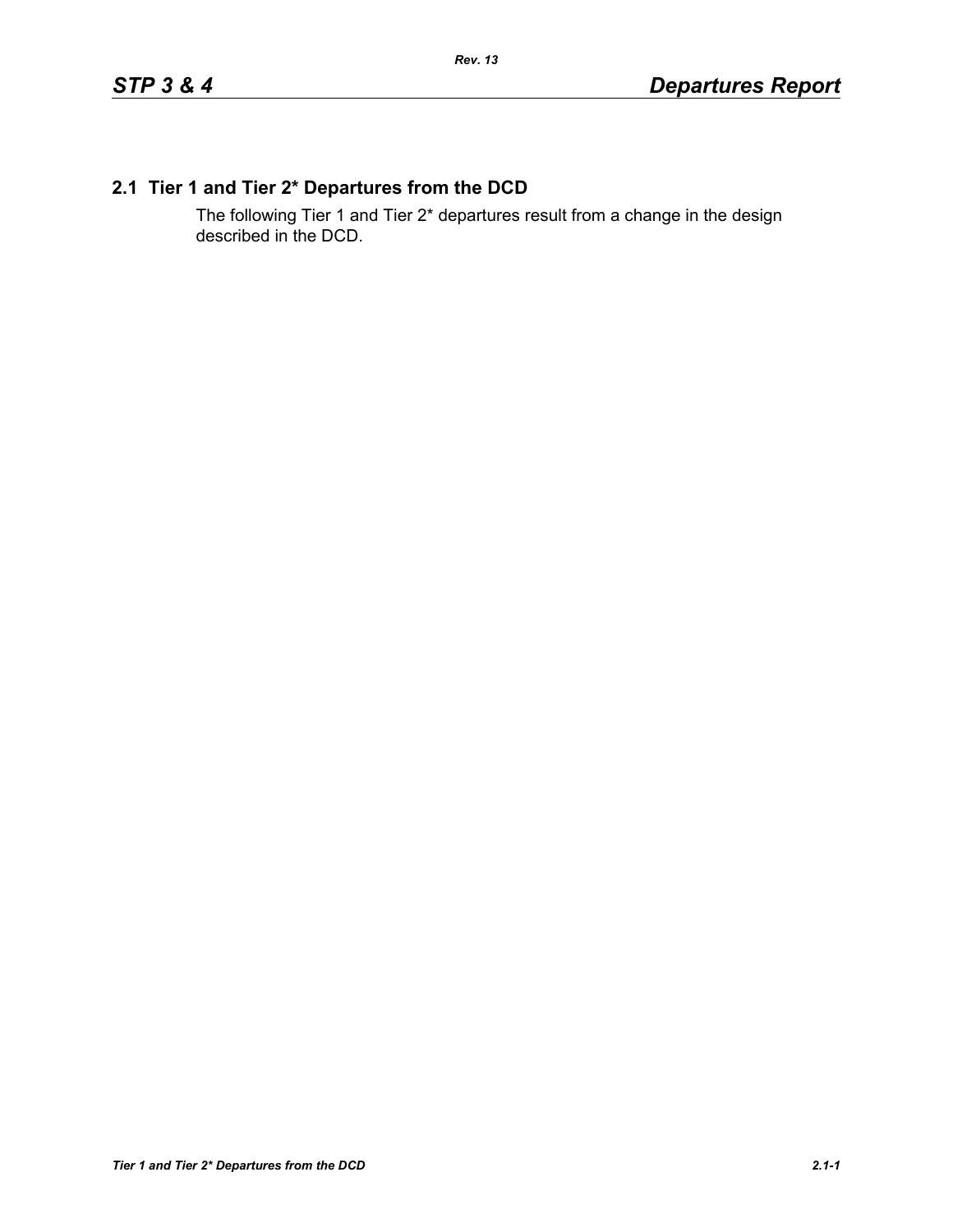# **STD DEP T1 1.1-1, Definition of As-Built**

#### **Description**

This requested departure modifies the FSAR, Tier 1, Section 1.1 definition of as-built to clarify that the determination of physical properties of an as-built structure, system, or component may be based on measurements, inspections, or tests that occur prior to installation, provided that subsequent fabrication, handling, installation, and testing do not alter the properties. This clarification is not inconsistent with the original Tier 1 definition of as-built; it simply clarifies that some physical property determinations may be performed prior to the installation of a particular structure, system, or component, providing these properties are not compromised subsequent to the determination. It should reduce the likelihood of misinterpretation regarding adequate physical property determinations when pre-installation measurements, tests, or inspections are performed. The clarification is the same as the definition of as-built proposed by the NRC staff at a meeting with the industry on December 17, 2009 and as contained in NEI 08-01 (Revision 4, Draft E) *"Industry Guidelines for the ITAAC Closure Process Under 10 CFR Part 52,"* dated February, 2010.

### **Evaluation Summary**

This departure was evaluated per Section VIII.A.4 of Appendix A to 10 CFR Part 52, which requires that 1) the design change will not result in a significant decrease in the level of safety otherwise provided by the design; 2) the exemption is authorized by law, will not present an undue risk to the public health and safety, and is consistent with the common defense and security; 3) special circumstances are present as specified in 10 CFR 50.12(a)(2); and 4) the special circumstances outweigh any decrease in safety that may result from the reduction in standardization caused by the exemption. As shown below, each of these four criteria are satisfied.

- (1) As discussed above, the change provides clarification that will reduce the likelihood of misinterpretation regarding adequate determination of the physical properties of structures, systems, or components during ITAAC closure, and as such is an enhancement to the design that will not result in a significant decrease in the level of safety otherwise provided by the design.
- (2) The change is not inconsistent with the Atomic Energy Act or any other statute and therefore is authorized by law. As discussed above, the change represents an enhancement and therefore will not present an undue risk to the public health and safety. The change does not relate to security and does not otherwise pertain to the common defense and security.
- (3) Special circumstances are present as specified in 10 CFR 50.12(a)(2). Specifically, special circumstance (iv) is present, since the change represents an improvement based on the reduction in the likelihood of misinterpretation regarding adequate physical property determinations performed prior to structure, system, or component installation. Therefore, it will result in a benefit to the public health and safety.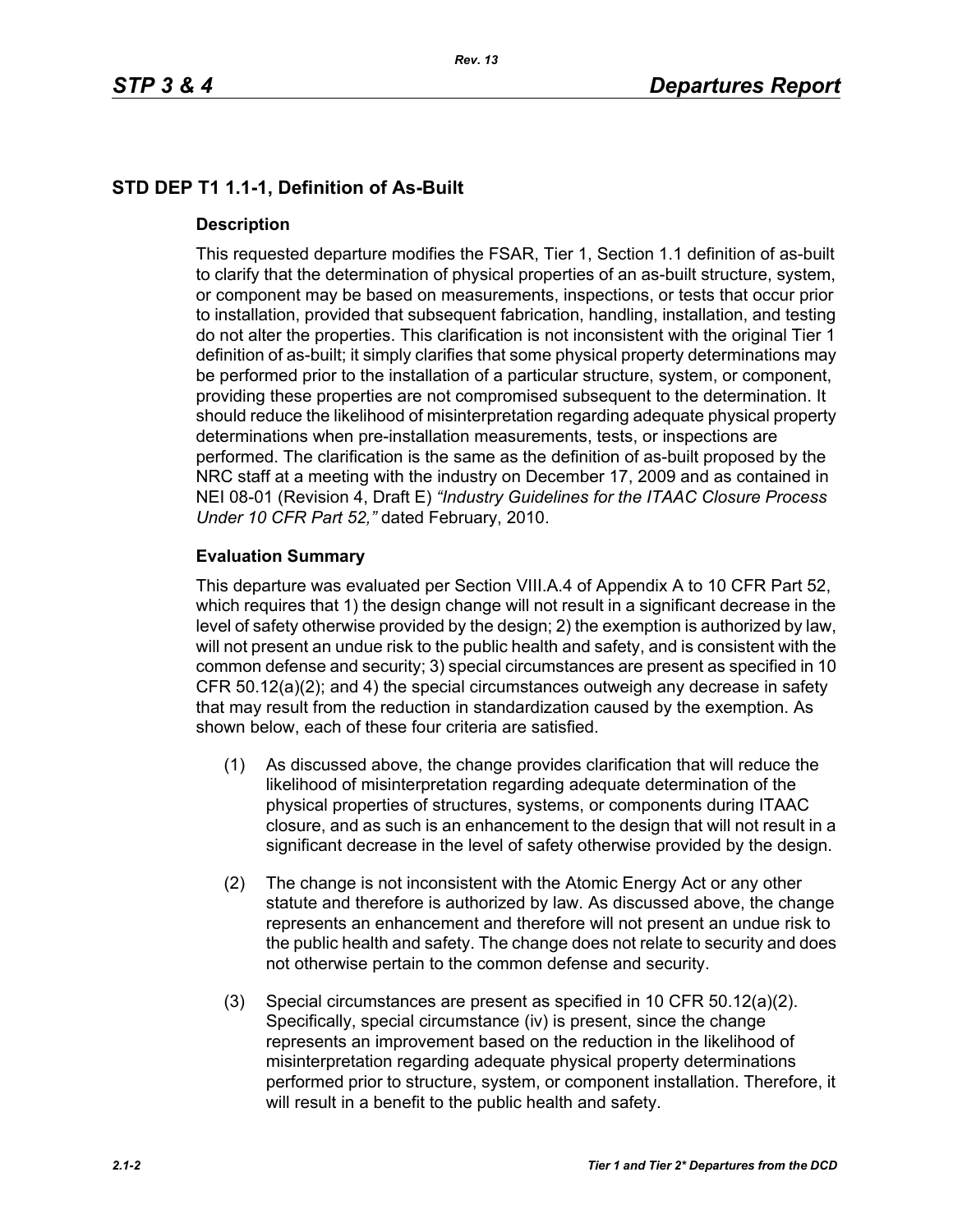(4) The special circumstances outweigh any decrease in safety that may result from the reduction in standardization caused by the exemption. Specifically, the change does not reduce safety, and does not affect the configuration of the plant or the manner in which the plant is operated. Further, this departure will form the reference-COLA for future COL applicants, thus the departure will likely not affect standardization. Any reduction in standardization resulting from the change in the definition of as-built will not adversely affect safety.

As demonstrated above, this exemption complies with the requirements in Section VIII.A.4 of Appendix A to 10 CFR Part 52. Therefore, STPNOC requests that the NRC approve this exemption.

# **STD DEP T1 2.1-2, Reactor Pressure Vessel System RIP Motor Casing Cladding**

#### **Description**

This requested departure modifies the description of the RIP motor casing to clearly indicate that some portions of the motor casing have cladding.

ABWR DCD Tier 1 describes the cladding applied to the interior of the RPV and indentifies areas of the RPV where there is no cladding. Specifically, DCD Tier 1 Section 2.1.1 states that there is no cladding on the RIP motor casing. The standard ABWR design for installed applications includes stainless steel cladding at two different locations of the casing. The RIP motor casings are clad with stainless steel only in the stretch tube region (up to the motor secondary seal) and around the bottom of the RIP motor casings where they interface with the motor cover closures. The requested departure modifies the DCD Tier 1 RIP motor casing design description to be consistent with the ABWR RIP motor casing design in current use. The design description in the ABWR DCD Tier 2 Section 5.3.3.1.1.1 is also clarified for consistency with Tier 1.

#### **Evaluation Summary**

This departure changes the RIP motor casing to incorporate cladding in the stretchtube portion above the RIP secondary seal and at the bottom end of the casing near the closure of the motor cover.

This departure was evaluated per Section VIII.A.4 of Appendix A to 10 CFR Part 52, which requires that 1) the design change will not result in a significant decrease in the level of safety otherwise provided by the design; 2) the exemption is authorized by law, will not present an undue risk to the public health and safety, and is consistent with the common defense and security; 3) special circumstances are present as specified in 10 CFR 50.12(a)(2); and 4) the special circumstances outweigh any decrease in safety that may result from the reduction in standardization caused by the exemption. As shown below, each of these four criteria are satisfied.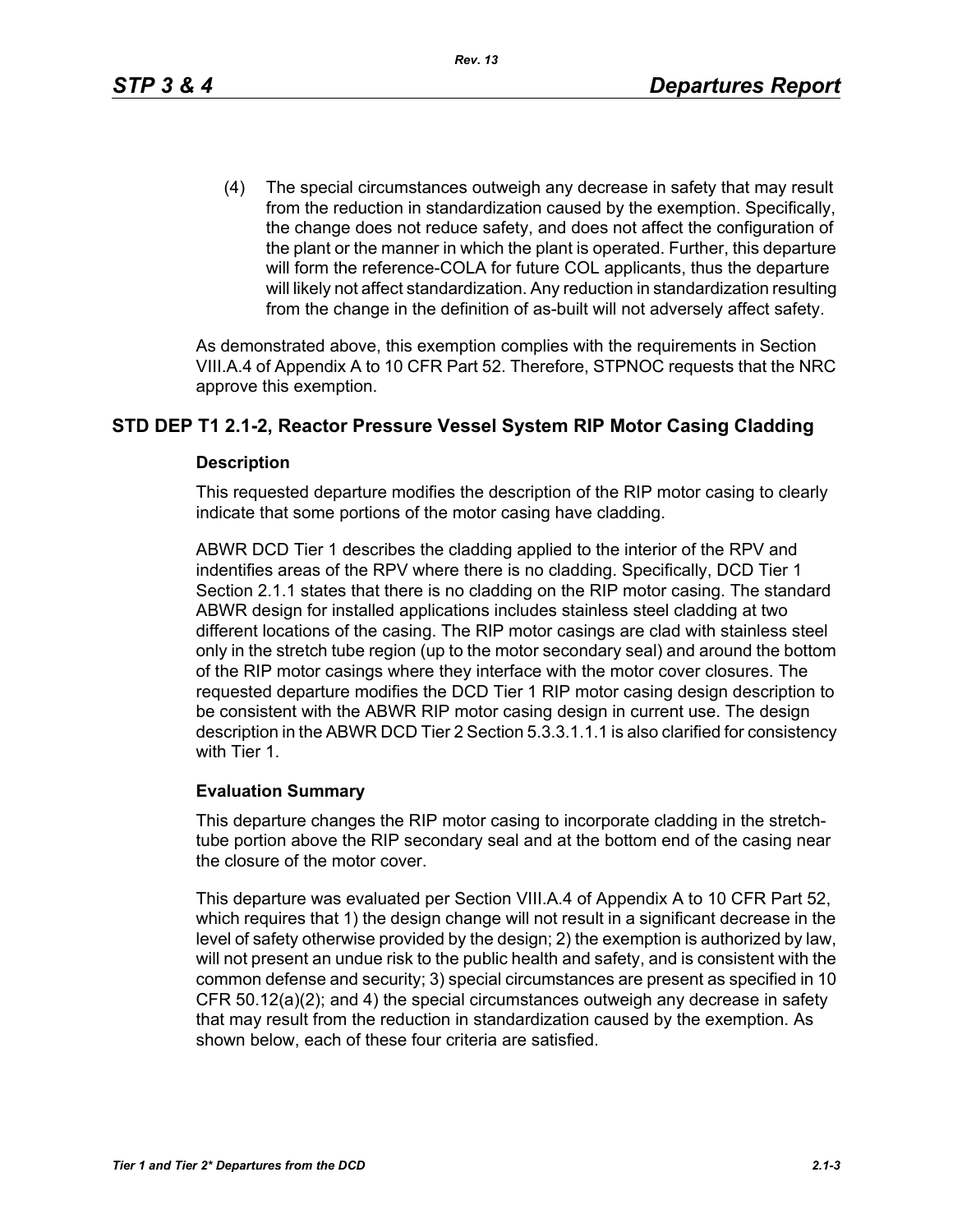*Rev. 13*

- (1) As discussed above, the design change provides protection of the RIP motor casing base metal, and as such is an enhancement to the design that therefore will not result in a significant decrease in the level of safety otherwise provided by the design.
- (2) The exemption is not inconsistent with the Atomic Energy Act or any other statute and therefore is authorized by law. As discussed above, the design change represents an enhancement and therefore will not present an undue risk to the public health and safety. The design change does not relate to security and does not otherwise pertain to the common defense and security.
- (3) Special circumstances are present as specified in 10 CFR 50.12(a)(2). Specifically, special circumstances (iv) is present, since the design change represents an improvement based on ABWR operating experience. The change is proven effective by operating history and therefore will result in a benefit to the public health and safety.
- (4) The special circumstances outweigh any decrease in safety that may result from the reduction in standardization caused by the exemption. Specifically, the design change does not reduce safety, and does not affect the configuration of the plant or the manner in which the plant is operated. Further, this departure is consistent with operatiing ABWR designs, and will form the reference-COLA for future COL applicants, thus the departure will likely not affect standardization. Any reduction in standardization resulting from the change in the RIP motor casing cladding will not adversely affect safety.

As demonstrated above, this exemption complies with the requirements in Section VIII.A.4 of Appendix A to 10 CFR Part 52. Therefore, STPNOC requests that the NRC approve this exemption.

# **STD DEP T1 2.2-1, Control Systems Changes to Inputs, Tests, and Hardware**

#### **Description**

The reference ABWR DCD Tier 1 Table 2.2.1 ITAAC Acceptance Criteria for Item 11 (i.e. associated with testing of one of the dual redundant non-Class 1E uninterruptible power supply at a time) states the "test signal exists in only one control channel at a time." This acceptance criterion was based upon an assumption that in the RCIS design implementation each channel of the dual-redundant RCIS controller equipment would receive power from only one associated uninterruptible power supply. However, in the final RCIS design implementation, only the power supply associated with the one non-Class 1E uninterruptible power supply being tested will become inoperable and both of the dual-redundant controller channels remain operational when this testing is conducted. The detailed RCIS design for the dual-redundant controller equipment is implemented such that each channel remains operational as long as either one of the uninterruptible power supplies is operational. There is an associated alarm condition activated when one of the uninterruptible power supplies becomes inoperable (i.e. so the operator becomes aware of this abnormal power supply status condition). A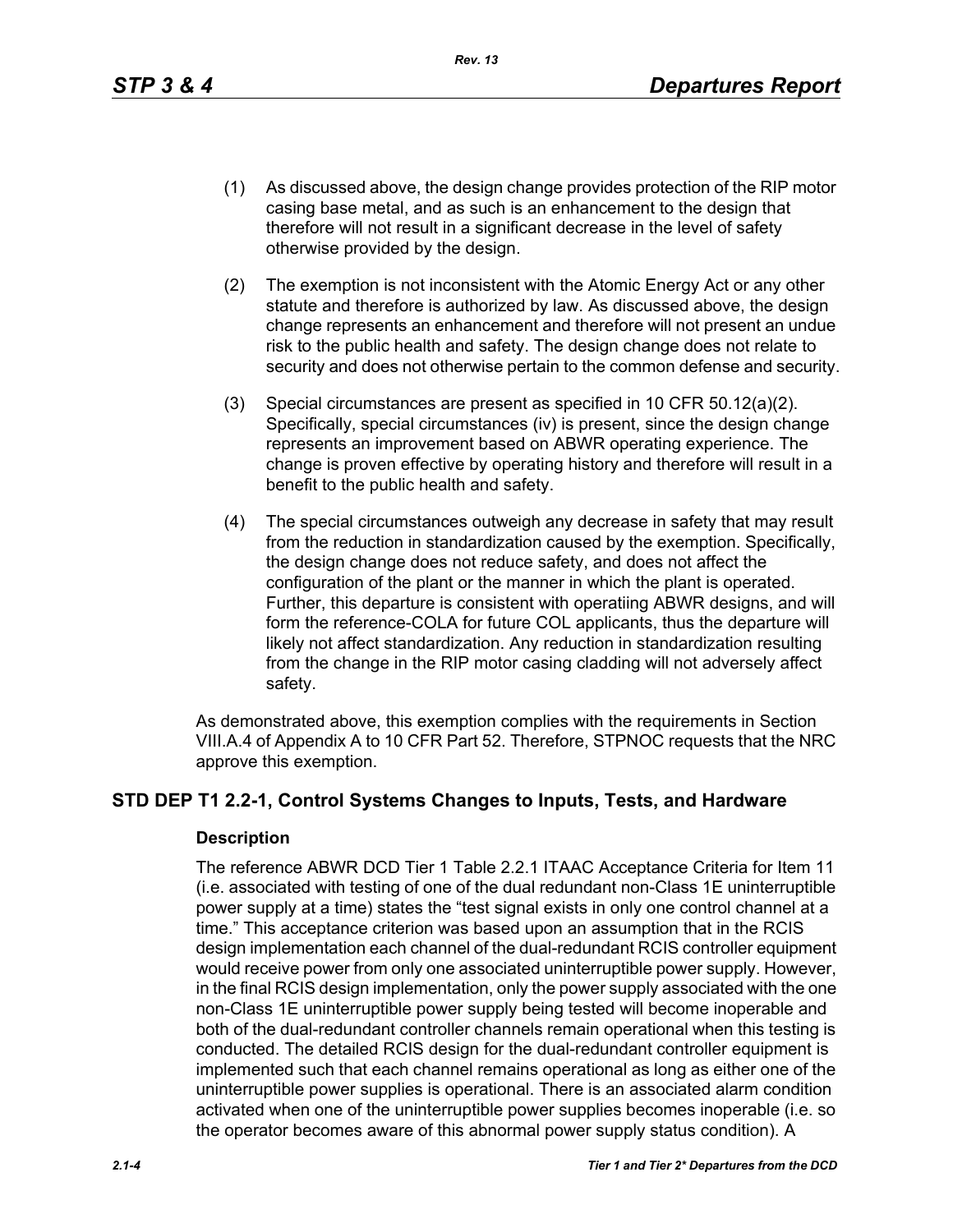change has been incorporated regarding the DCD Tier 1 ITAAC requirement for the RCIS related to the Acceptance Criteria associated with the testing of one of the dual redundant non-Class 1E uninterruptible power supply at a time.

# **Evaluation Summary**

This departure was evaluated per Section VIII.A.4 of Appendix A to 10 CFR Part 52, which requires that 1) the design change will not result in a significant decrease in the level of safety otherwise provided by the design; 2) the exemption is authorized by law, will not present an undue risk to the public health and safety, and is consistent with the common defense and security; 3) special circumstances are present as specified in 10 CFR 50.12(a)(2); and 4) the special circumstances outweigh any decrease in safety that may result from the reduction in standardization caused by the exemption. As shown below, each of these four criteria are satisfied.

- (1) As discussed above, the design change represents an improvement and therefore will not result in a significant decrease in the level of safety otherwise provided by the design.
- (2) The exemption is not inconsistent with the Atomic Energy Act or any other statute and therefore is authorized by law. As discussed above, the design change represents an improvement and therefore will not present an undue risk to the public health and safety and the design change does not relate to security and does not otherwise pertain to the common defense and security.
- (3) Special circumstances are present as specified in 10 CFR 50.12(a)(2). Specifically, special circumstance (iv) is present, since the design change represents an improvement and therefore will result in a benefit to the public health and safety.
- (4) This is "standard" departure that is intended to be applicable to COL applicants that reference the ABWR DCD. Therefore this departure will not result in any loss of standardization, Additionally, the design change represents an improvement in safety, and does not adversely affect the configuration of the plant or the manner in which the plant is operated.

As demonstrated above, this exemption complies with the requirements in Section VIII.A.4 of Appendix A to 10 CFR Part 52. Therefore, STPNOC requests that the NRC approve this exemption.

# **STD DEP T1 2.3-1, Deletion of MSIV Closure and Scram on High Radiation**

#### **Description**

The Scram and MSIV Automatic Closure on high MSLRM (main steam line radiation monitor) trip is deleted. This safety function is deleted for the following reasons:

 The MSLR-high trip is not specifically credited in any ABWR safety analysis. This trip was originally designed for BWRs to mitigate the effects of a control rod drop accident (CRDA). As described in Tier 2 DCD Section 15.4.10, the ABWR has no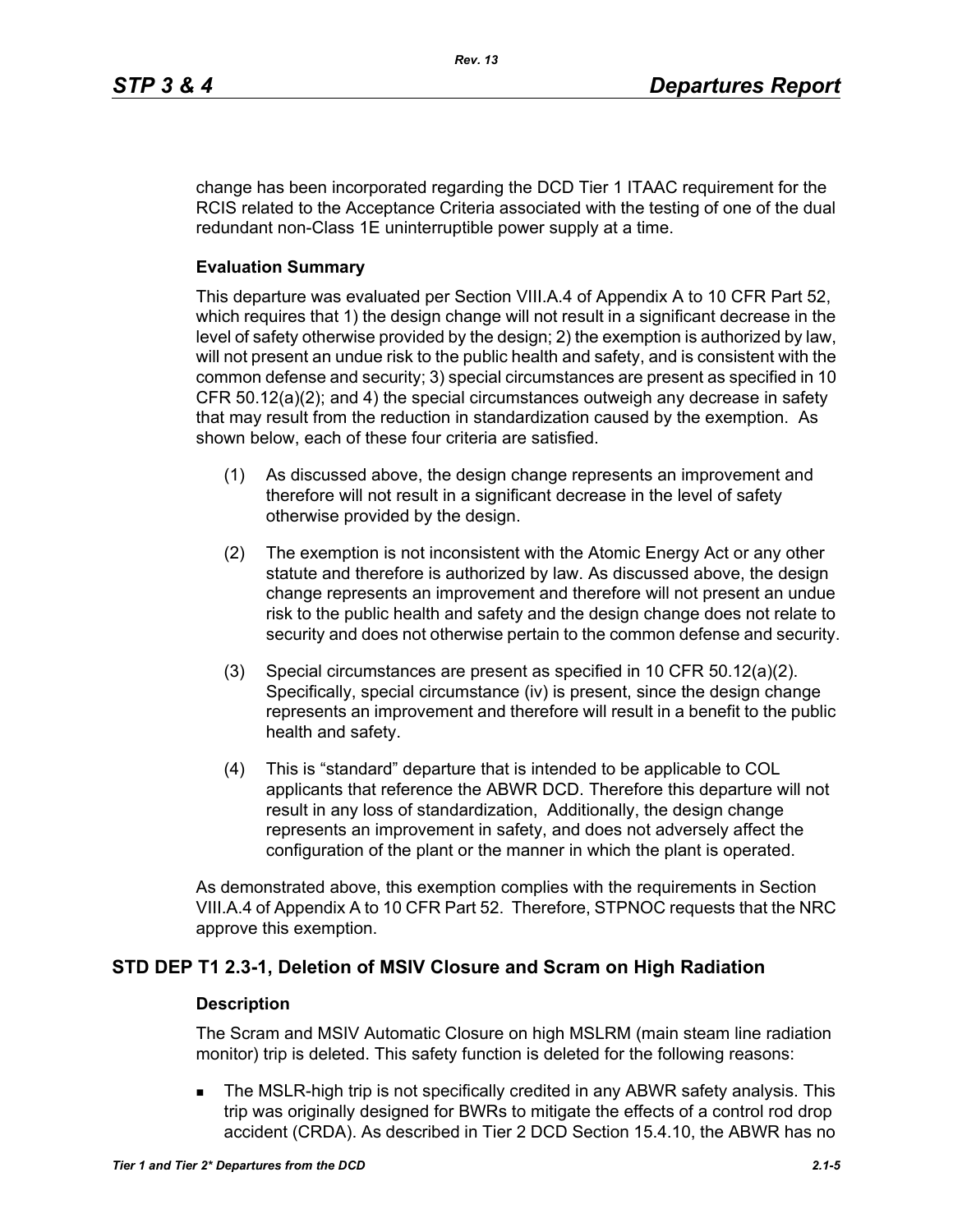basis for the CRDA event to occur. Thus, the deletion of the automatic scram and MSL isolation results in no change in associated risk or safety margins.

 U.S. BWRs have experienced spurious trips due to this function. The radiation trip setpoints can be overwhelmed by minor variations in the N-16 flow during normal operation and cause spurious trips. Elimination of the safety-related functions reduces the potential for unnecessary reactor shutdown and increases plant operational flexibility. Operators in the main control room are alerted to potential offsite releases by the MSLRM, the condenser steam jet air ejector monitor, and/or ventilation stack monitor.

Furthermore, this change has been previously approved by the NRC for U.S. BWRs based on analyses that demonstrate that safety margins are not impacted. Since the SER conditions are met for the ABWR, as explained above, no other safety analyses are required.

This departure includes the following Tier 1, Technical Specification, and Tier 2 changes.

#### **Tier 1 Departures:**

- ABWR Tier 1 DCD Figure 2.3.1, "Process Radiation Monitoring System Control Interface Diagram" is changed to remove the MSL Tunnel Area Radiation input from the plant sensors that provide input data.
- Tier 1 Table 2.7.1a has been modified to remove the main steam tunnel radiation information from the fixed position alarms, displays, and controls. This information is conveyed through other alarms, displays, and controls in the control room.

#### **Technical Specifications Departures:**

- LCO 3.3.1.1 and its associated Bases have been modified to remove the Main Steam Tunnel Radiation High functions (automatic scram and MSIV closure).
- **LCO 3.3.6.1 and its associated Bases have been modified to remove** instrumentation monitoring functions for post-accident monitoring (PAM) of coolant radiation in the main steamline. A continuous PAM for coolant radiation is no longer required based on BTP HICB-10.

#### **Tier 2 Departures:**

Changes have been made relative to the reference ABWR Tier 2 DCD Sections 1.2, 1A, 3.4, 5.2, 6.2, 7.1, 7.2, 7.3, 7.5, 7.6 11.5, 15.2, 18F, and 18H to revise or remove information pertaining to main steam line high radiation monitoring and process radiation monitoring system. For example, Section 11.5 is modified to move main steam line tunnel area radiation monitoring information from the section describing "monitoring required for safety and protection" to the section describing "monitoring required for plant operation."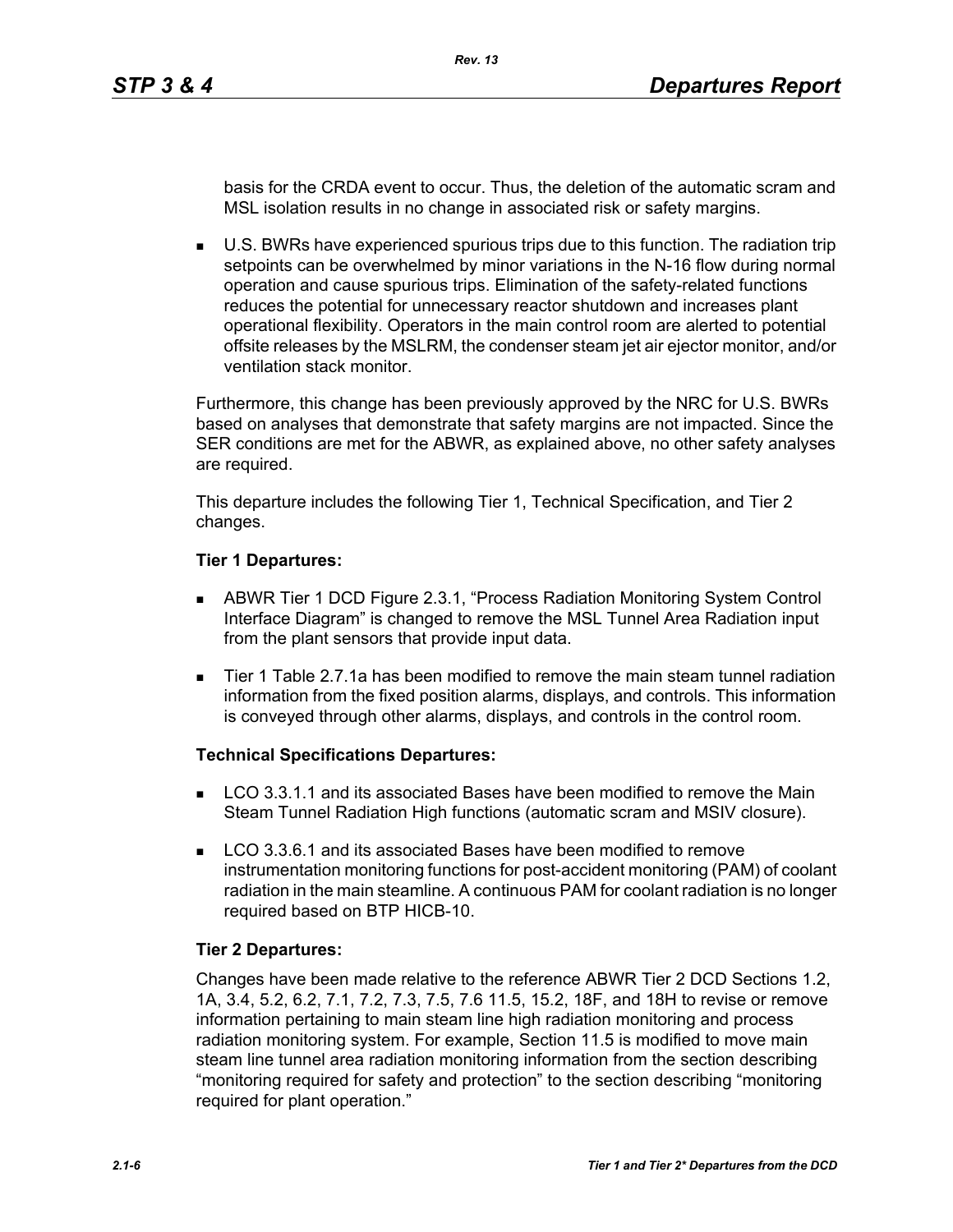#### **Evaluation Summary**

This departure was evaluated per Section VIII.A.4 of Appendix A to 10 CFR Part 52, which requires that 1) the design change will not result in a significant decrease in the level of safety otherwise provided by the design; 2) the exemption is authorized by law, will not present an undue risk to the public health and safety, and is consistent with the common defense and security; 3) special circumstances are present as specified in 10 CFR 50.12(a)(2); and 4) the special circumstances outweigh any decrease in safety that may result from the reduction in standardization caused by the exemption. As shown below, each of these four criteria are satisfied.

- (1) As discussed above, the design change represents an improvement and therefore will not result in a significant decrease in the level of safety otherwise provided by the design.
- (2) The exemption is not inconsistent with the Atomic Energy Act or any other statute and therefore is authorized by law. As discussed above, the design change represents an improvement and therefore will not present an undue risk to the public health and safety. The design change does not relate to security and does not otherwise pertain to the common defense and security.
- (3) Special circumstances are present as specified in 10 CFR 50.12(a)(2). Specifically, special circumstance (iv) is present, since the design change represents an improvement and therefore will result in a benefit to the public health and safety.
- (4) This is "standard" departure that is intended to be applicable to COL applicants that reference the ABWR DCD. Therefore this departure will not result in any loss of standardization, Additionally, the design change represents an improvement in safety, and does not adversely affect the configuration of the plant or the manner in which the plant is operated.

As demonstrated above, this exemption complies with the requirements in Section VIII.A.4 of Appendix A to 10 CFR Part 52. Therefore, STPNOC requests that the NRC approve this exemption.

# **STD DEP T1 2.4-1, Residual Heat Removal System and Spent Fuel Pool Cooling**

#### **Description**

The reference ABWR DCD has two RHR loops connected to the Fuel Pool Cooling system with normally closed crosstie valves. During refueling outages, a crosstie valve can be opened to allow direct cooling of the fuel pool by circulation of fuel pool water through the RHR heat exchanger and returning it to the fuel pool. In addition, the RHR pumps have the capability to provide fuel pool emergency makeup water by transferring suppression pool water to the fuel pool. This change is to add the capability to allow the choice of a third loop, RHR division A, in the Augmented Fuel Pool Cooling and Fuel Pool Makeup Modes.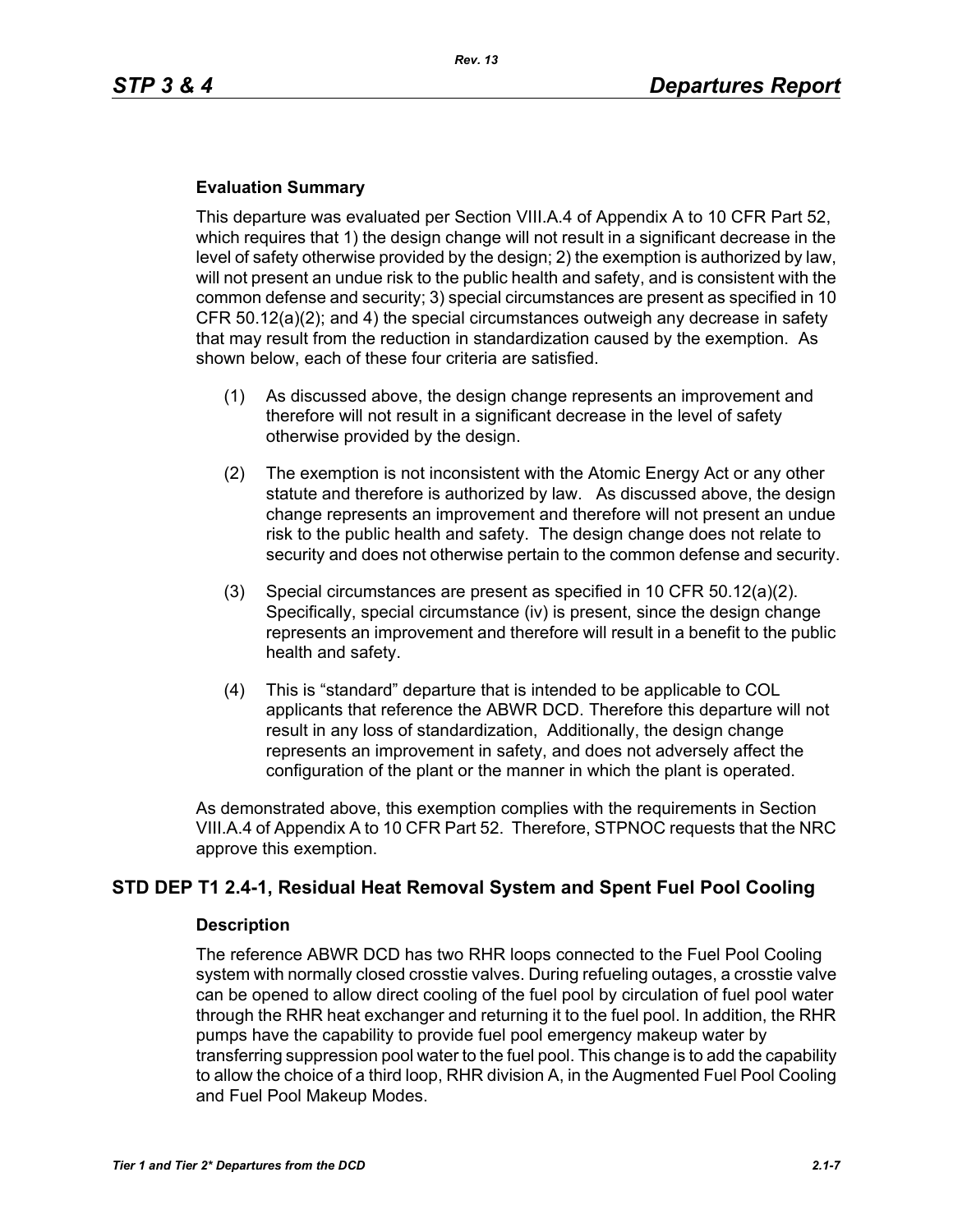This addition of piping and valves will be of the same quality standard, seismic category, and ASME code as the B and C RHR loops components, along with another capability to provide makeup or cooling to the Spent Fuel Pool. Only one RHR cooling loop will be aligned for the Augmented Fuel Pool Cooling or Fuel Pool Makeup Mode at any one time. The additional loop will increase the reliability from a single failure standpoint. This design change was chosen based on improved reliability and performance.

This change provides the ability to supply fuel pool cooling or makeup from any of the three RHR loops in the Augmented Fuel Pool Cooling or Fuel Pool Makeup Modes. This will enhance capabilities and reliability to perform division outages for maintenance and other activities. Division outages will be better able to be coordinated during all plant operational Modes.

#### **Evaluation Summary**

During design detailing it was recognized that the added flexibility of having the capability to perform divisional outages in any order was a worthwhile design improvement. As an example, if Division B EDG constitutes a critical path for an outage, in order to maintain a single failure margin, work could not start until core decay heat decreased to the point that RHR Spent Fuel Pooling Assist was no longer required. By having all three divisions capable of supporting Spent Fuel Pool Cooling assist, Divisional Outages (potential critical path) could occur based on workload in the division.

This departure was evaluated per Section VIII.A.4 of Appendix A to 10 CFR Part 52, which requires that 1) the design change will not result in a significant decrease in the level of safety otherwise provided by the design; 2) the exemption is authorized by law, will not present an undue risk to the public health and safety, and is consistent with the common defense and security; 3) special circumstances are present as specified in 10 CFR 50.12(a)(2); and 4) the special circumstances outweigh any decrease in safety that may result from the reduction in standardization caused by the exemption. As shown below, each of these four criteria are satisfied.

- (1) As discussed above, the design change represents an improvement and therefore will not result in a significant decrease in the level of safety otherwise provided by the design.
- (2) The exemption is not inconsistent with the Atomic Energy Act or any other statute and therefore is authorized by law. As discussed above, the design change represents an improvement and therefore will not present an undue risk to the public health and safety and the design change does not relate to security and does not otherwise pertain to the common defense and security.
- (3) Special circumstances are present as specified in 10 CFR 50.12(a)(2). Specifically, special circumstance (iv) is present, since the design change represents an increase in redundancy and therefore will result in a benefit to the public health and safety.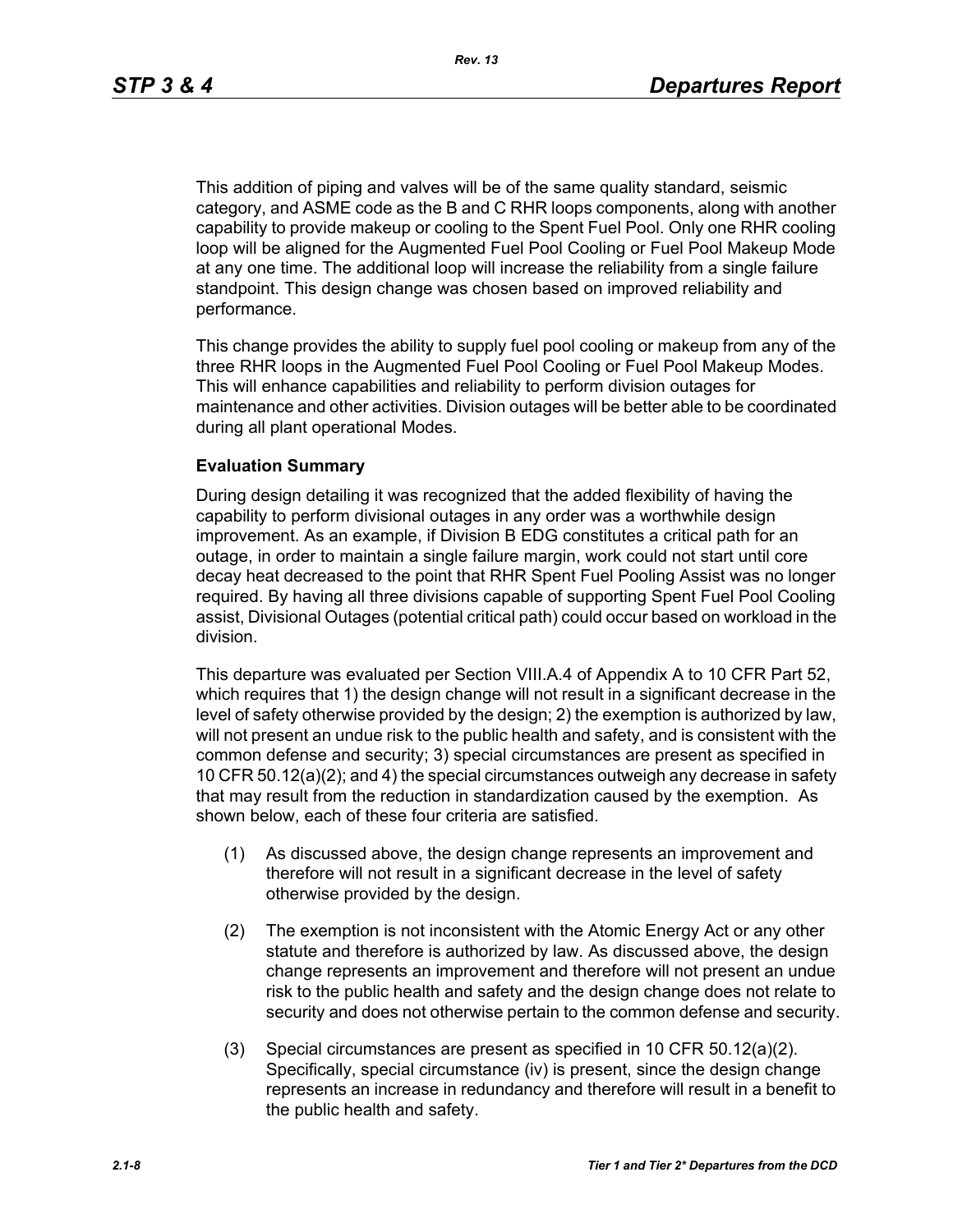(4) This is "standard" departure that is intended to be applicable to COL applicants that reference the ABWR DCD. Therefore this departure will not result in any loss of standardization, Additionally, the design change represents an improvement in safety, and does not adversely affect the configuration of the plant or the manner in which the plant is operated.

As demonstrated above, this exemption complies with the requirements in Section VIII.A.4 of Appendix A to 10 CFR Part 52. Therefore, STPNOC requests that the NRC approve this exemption.

# **STD DEP T1 2.4-2, Feedwater Line Break Mitigation**

#### **Description**

This departure reduces challenges to the containment pressure design value following a feedwater line break (FWLB). The corrective design concept is a trip of the condensate pumps following an indication that a Feedwater Line Break (FWLB) in the drywell has occurred. This departure revises ABWR Tier 1, Sections 2.4.3 and 2.15, and the Tier 2 sections, including Technical Specifications, affected by the revision.

The FWLB is the limiting design basis accident for ABWR primary containment vessel (PCV) peak pressure response. This is because blowdown flows from both the reactor pressure vessel (RPV) side and the balance of plant (BOP) feedwater side contribute to the peak pressure response.

The licensing basis for ABWR is no operator actions for 30 minutes for design basis accidents, as discussed in DCD Tier 2, Subsections 6.2.1.1.3.3.1.2 and 6.2.1.1.5.6.1. With the current ABWR design, the only mitigation option available, for limiting the containment pressure, would be operator action using the non-safety trip of the condensate and/or feedwater pumps.

Therefore, high drywell pressure signals that would already be existing in the Leak Detection & Isolation (LDS) logic of the Safety System Logic & Control (SSLC) are used, in conjunction with the added differential pressure signals between the two feedwater lines, to identify a FWLB in containment and to then trip the condensate pumps.

The departure implementation of condensate pump trip improves plant safety by limiting the mass flow to the drywell after the FWLB, thereby ensuring the predicted peak pressure will not exceed the design value. This is described in Departure 6.2-2, Containment Analysis (see Departures from the General Technical Specifications) and Tier 2, Subsection 6.2.1.1.3.3.1. The instrumentation logic to initiate the trip will be an "AND" circuit to reduce the probability of false trips. That is, the logic will require excessive differential pressure between the two-feedwater lines "AND" high drywell pressure to initiate the condensate pump trip. This will reduce the negative impact on plant operation, plant reliability and availability. There would not be an impact on these by adding circuit breakers for the condensate pump supplies, because the logic will only be initiated during FWLB LOCA, the breakers will be normally closed, and additional operator actions will not be required to start the condensate pumps during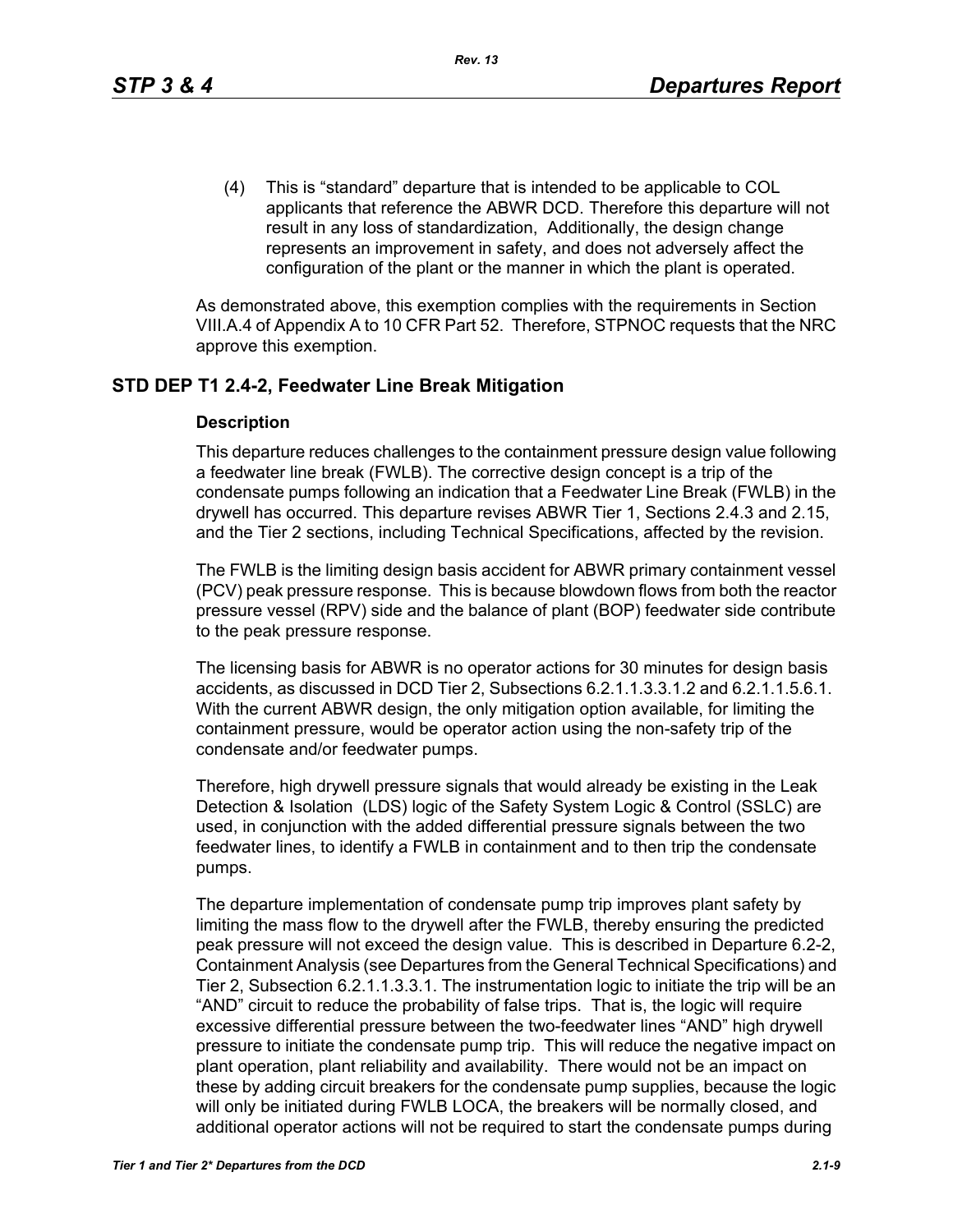other events. The design and location of the safety related breakers are described in Tier 2, Subsection 8.3.1.1.1.

### **Evaluation Summary**

These changes ensure that the containment pressure margins are maintained during the limiting containment pressurization accident. Consequentially, the changes decrease the risk associated with the feedwater line break inside containment. These changes maintain the same level of plant reliability and performance as described in the DCD. The changes will provide a better level of plant protection and a net benefit to the public health and safety. While this involves changes to an SSC, there are no adverse effects on any DCD design function. No procedure was changed.

This departure was evaluated per Section VIII.A.4 of Appendix A to 10 CFR Part 52, which requires that 1) the design change will not result in a significant decrease in the level of safety otherwise provided by the design; 2) the exemption is authorized by law, will not present an undue risk to the public health and safety, and is consistent with the common defense and security; 3) special circumstances are present as specified in 10 CFR 50.12(a)(2); and 4) the special circumstances outweigh any decrease in safety that may result from the reduction in standardization caused by the exemption. As shown below, each of these four criteria are satisfied.

- (1) As discussed above, the design change represents an improvement and therefore will not result in a significant decrease in the level of safety otherwise provided by the design.
- (2) The exemption is not inconsistent with the Atomic Energy Act or any other statute and therefore is authorized by law. As discussed above, the design change represents an improvement and therefore will not present an undue risk to the public health and safety. The design change does not relate to security and does not otherwise pertain to the common defense and security.
- (3) Special circumstances are present as specified in 10 CFR 50.12(a)(2). Specifically, special circumstance (iv) is present, since the design change represents an improvement and better conformance to licensing criteria (no operator action until 30 minutes) and therefore will result in a benefit to the public health and safety.
- (4) This is "standard" departure that is intended to be applicable to COL applicants that reference the ABWR DCD. Therefore this departure will not result in any loss of standardization. Additionally, the design change represents an improvement in safety, and does not adversely affect the configuration of the plant or the manner in which the plant is operated.

As demonstrated above, this exemption complies with the requirements in Section VIII.A.4 of Appendix A to 10 CFR Part 52. Therefore, STPNOC requests that the NRC approve this exemption.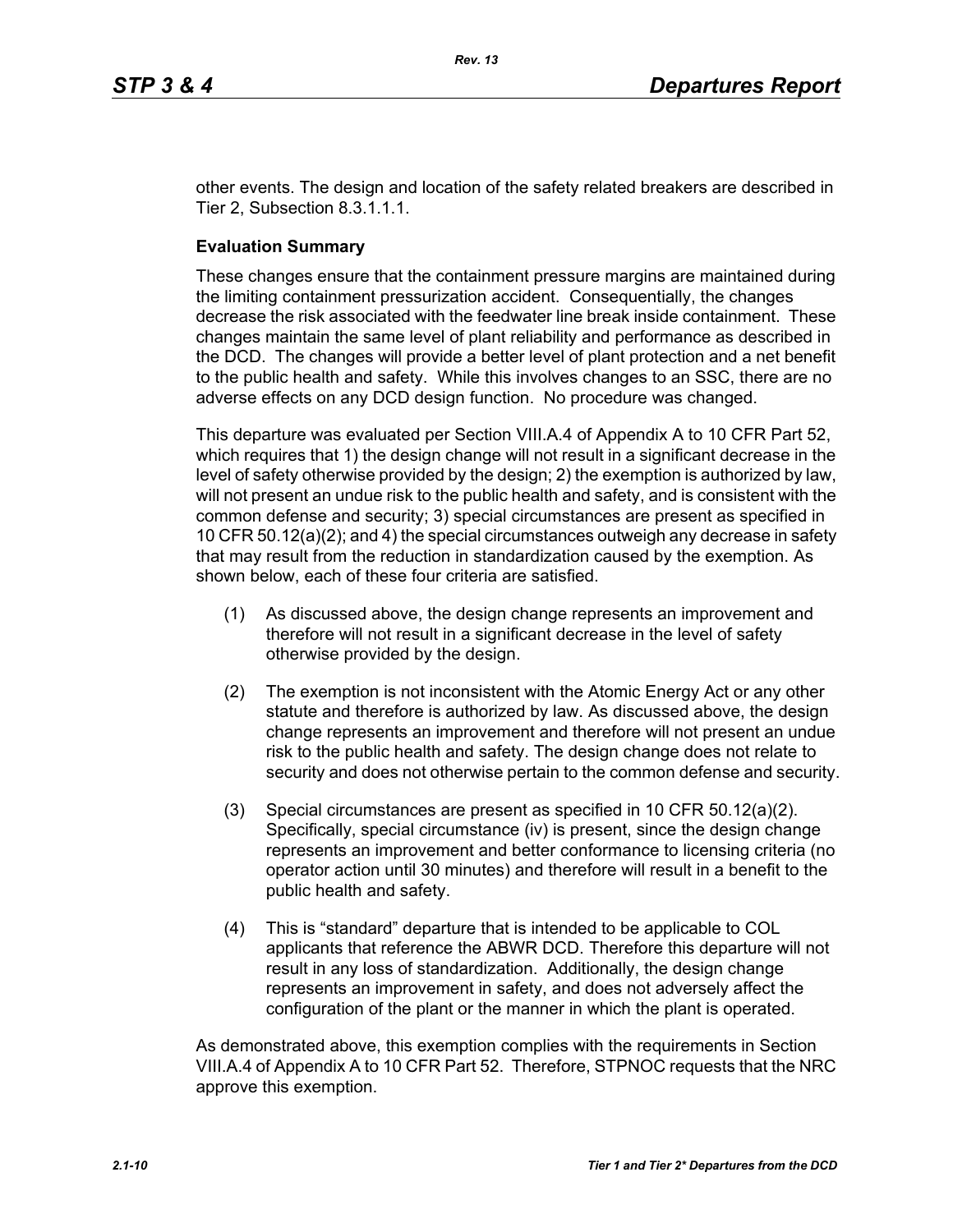# **STD DEP T1 2.4-3, RCIC Turbine/Pump**

#### **Description**

The original DCD incorporated a steam turbine driven water pump that has been historically used in the United States with BWR plants. During the design detailing stage of the ABWR development, another design was chosen based on improved reliability, performance, and simplicity. The new design meets or exceeds all safetyrelated system performance criteria including start time, flow rate, and low steam pressure operation.

The improved design and system simplification is due to (a) monoblock design (pump and turbine within same casing); (b) no shaft seal required; (c) no barometric condenser required; (d) no oil lubrication or oil cooling system required because the system is totally water lubricated; (e) no steam bypass line required for startup; (f) simpler auxiliary subsystems; and (g) no vacuum pump and associated penetration piping or isolation valves required. The monoblock design is of horizontal, two-stage centrifugal water pump driven by a steam turbine contained in a turbine casing integral with the pump casing. The turbine wheel has a single row of blades. The pump impellers, turbine wheel and inducer are mounted on a common shaft, which is supported on two water lubricated journal bearings. The bearings are housed in a central water chamber between the turbine and pump sections and are lubricated by a supply of water taken from the discharge of the first stage impeller and led to the bearings through a water strainer. This design has been installed and is operational in international nuclear and fossil power plants as well as in maritime and military applications.

The Tier 2 impacts follow from design simplification and design classification upgrades. Changes are made to the Tier 2 mechanical, control, and testing sections. The pump is supported on the pedestals of a fabricated steel base plate by feet formed on the pump casing and central water chamber. The monoblock construction of the pump eliminates the need for alignment between the pump and the turbine. The pump and turbine can now be fabricated to ASME Section 3 requirements. The operating speed of the pump is governed by the turbine control subsystem which regulates the quantity of steam to the turbine based on discharge pressure. The main elements of the control gear are the steam stop valve, the throttle valve and the pressure governor. The pump is also provided with electrical and mechanical over speed trip mechanisms which close the steam stop valve when the speed exceeds predetermined levels. Speed measurement is provided by an electronic tachometer.

 The containment penetration for the RCIC vacuum pump discharge line has been removed from the design. The fire loading in the RCIC pump room is reduced by the elimination of the lube oil subsystem and 106 liters of Class III B lube oil.

The ITAAC in 2.4.4 (c), (e), and (f) are modified to reflect the fact that the steam supply bypass valve is not used for startup and a 10-second time delay is no longer needed for the injection and steam admission valves. Also, the ITAAC 2.4.4 (i) (2) associated with the torque to the pump is deleted because of the monoblock design.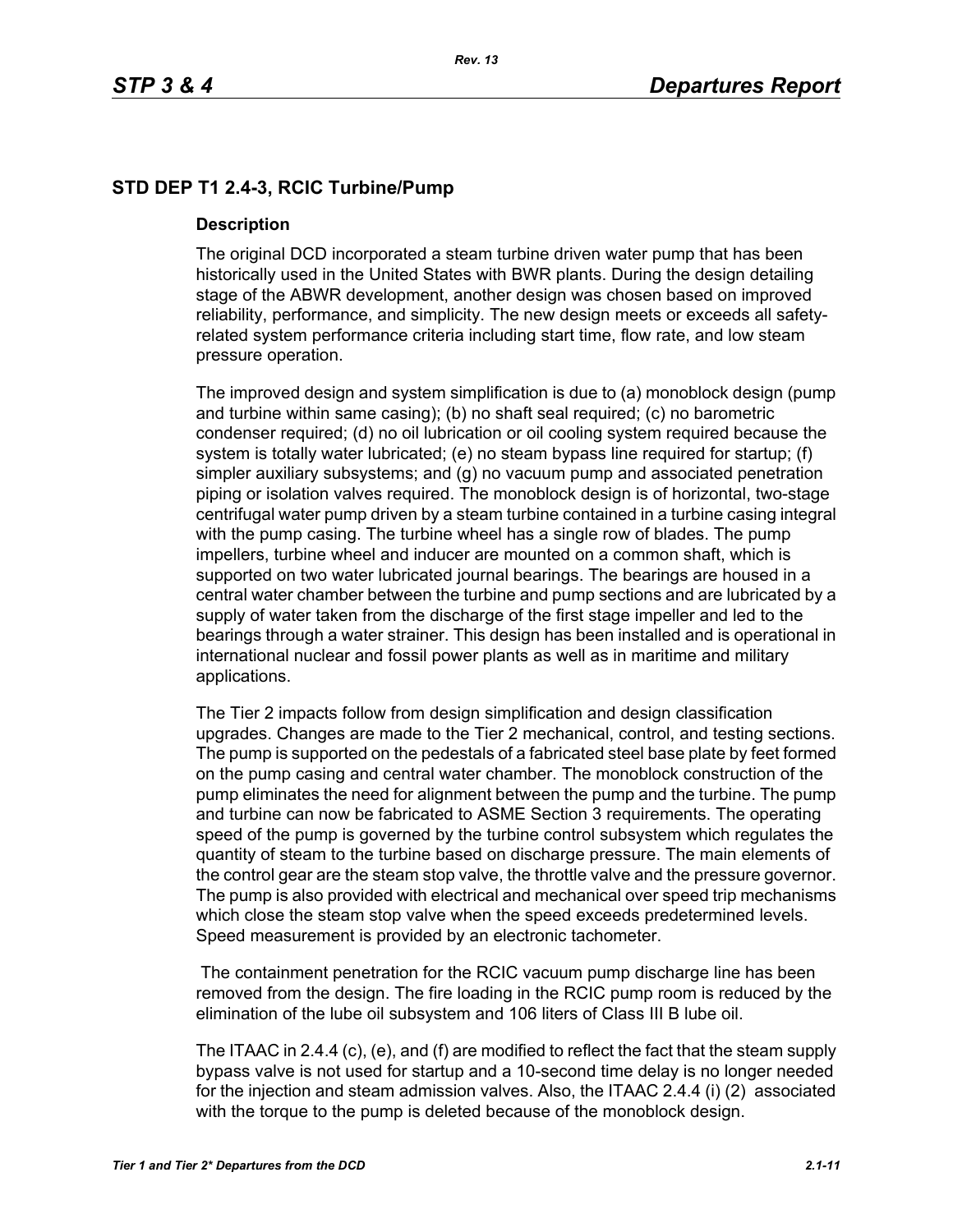Technical Specification Table 3.3.1.4-1, ESF Actuation Instrumentation and SSLC Sensor Instrumentation item 12 d is reinstated and "RCIC Turbine exhaust diaphragm pressure" is corrected to "RCIC turbine exhaust pressure" in this item and in the bases.

 A correction is made to the RCIC system performance test discussion in Subsection 12.2.12.1.9(3)(f)(iv) to clarify that the test return line discharges to the suppression pool and not the condensate storage tank.

#### **Evaluation Summary**

The events and accidents in Chapter 15 were reviewed. The analyses and conclusions presented in Chapter 15 are not affected. No negative impacts on severe accident probability or severity have been identified nor has a new type of severe accident been created. The bases in the generic Technical Specifications in Chapter 16 will be met or exceeded. This departure results in no negative impact on safety, plant operation or cost. Plant availability and reliability will improve due reduction of active and passive components. Improved turbine reliability will have a positive effect on plant safety as well as transient and startup characteristics. Changes to the RCIC ITAAC are simplications due to fewer components yet still allow demonstration of performance critical to safety.

This departure was evaluated per Section VIII.A.4 of Appendix A to 10 CFR Part 52, which requires that 1) the design change will not result in a significant decrease in the level of safety otherwise provided by the design; 2) the exemption is authorized by law, will not present an undue risk to the public health and safety, and is consistent with the common defense and security; 3) special circumstances are present as specified in 10 CFR 50.12(a)(2); and 4) the special circumstances outweigh any decrease in safety that may result from the reduction in standardization caused by the exemption. As shown below, each of these four criteria are satisfied.

- (1) As discussed above, the design change represents an improvement and therefore will not result in a significant decrease in the level of safety otherwise provided by the design.
- (2) The exemption is not inconsistent with the Atomic Energy Act or any other statute and therefore is authorized by law. As discussed above, the design change represents an improvement and therefore will not present an undue risk to the public health and safety. The design change does not relate to security and does not otherwise pertain to the common defense and security.
- (3) Special circumstances are present as specified in 10 CFR 50.12(a)(2). Specifically, special circumstance (iv) is present, since the design change represents an improvement and therefore will result in a benefit to the public health and safety.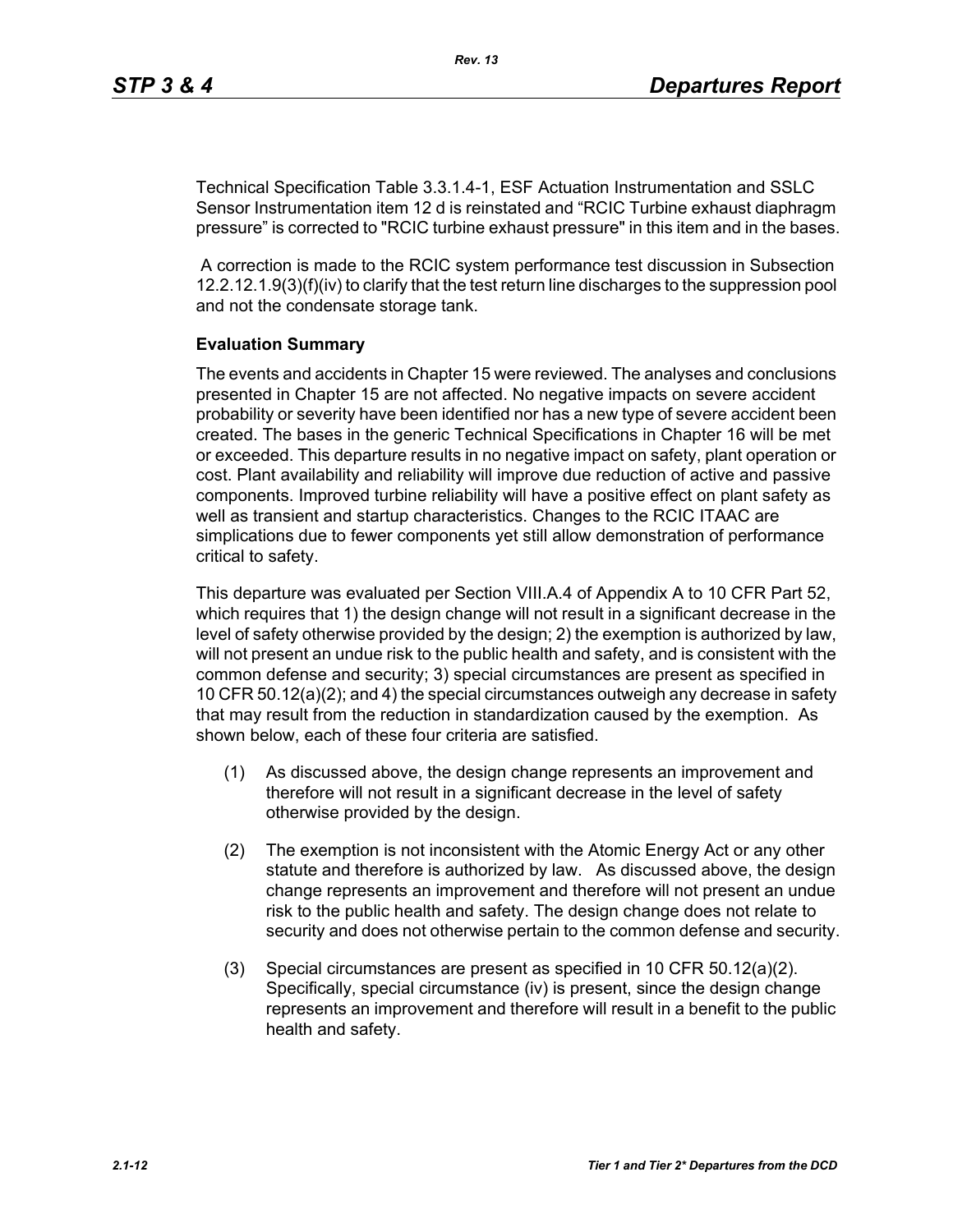(4) This is "standard" departure that is intended to be applicable to COL applicants that reference the ABWR DCD. Therefore this departure will not result in any loss of standardization. Additionally, the design change represents an improvement in safety, and does not adversely affect the configuration of the plant or the manner in which the plant is operated.

As demonstrated above, this exemption complies with the requirements in Section VIII.A.4 of Appendix A to 10 CFR Part 52. Therefore, STPNOC requests that the NRC approve this exemption.

# **STD DEP T1 2.4-4 RHR, HPCF and RCIC Turbine/Pump NPSH**

#### **Description**

The original DCD provided a value of 50% for debris blockage of the suction strainers for purposes of assuring adequate net positive suction head (NPSH) margin for the residual heat removal (RHR) system, the high pressure core flooder (HPCF) system, and the reactor core isolation cooling (RCIC) system. This value was based on Regulatory Guide 1.82 Revision 0. The design basis for the suction strainers for STP 3&4 has been updated to RG 1.82 Rev. 3, which does not use the 50% blockage criterion, but rather provides guidance for mechanistically determining debris head loss across pump suction strainers. The associated ITAAC for the debris blockage of the suction strainers for determination of NPSH margin for the RHR system (T1 Table 2.4.1), HPCF system (T1 Table 2.4.2), and RCIC system (T1 Table 2.4.4) are revised by this departure to be consistent with this updated design basis for the STP 3 & 4 suction strainers.

This change makes the ITAAC consistent with the STP 3&4 suction strainer design and the applicable regulatory guidance. This approach is an improvement in that it uses a mechanistic evaluation for debris blockage and not an assumed value, thus providing a better representation of the debris blockage for purposes of the required NPSH margin determination.

This departure also revises Tier 2 text in 5.4 and 14.2 and figure references in 5.4 and 6.3 to the 50% blockage criterion and replaces them with reference to an analytically derived blockage based on RG 1.82 Rev. 3. This departure also revises text in Sections 6.2 and 6.3 and Appendix 6C.

# **Evaluation Summary**

This departure was evaluated per Section VIII.A.4 of Appendix A to 10 CFR Part 52, which requires 1) the design change will not result in a significant decrease in the level of safety otherwise provided by the design; 2) the exemption is authorized by law, will not present an undue risk to the public health and safety, and is consistent with the common defense and security; 3) special circumstances are present as specified in 10 CFR 50.12(a)(2); and 4) the special circumstances outweigh any decrease in safety that may result from the reduction in standardization caused by the exemption. As shown below, each of these four criteria are satisfied.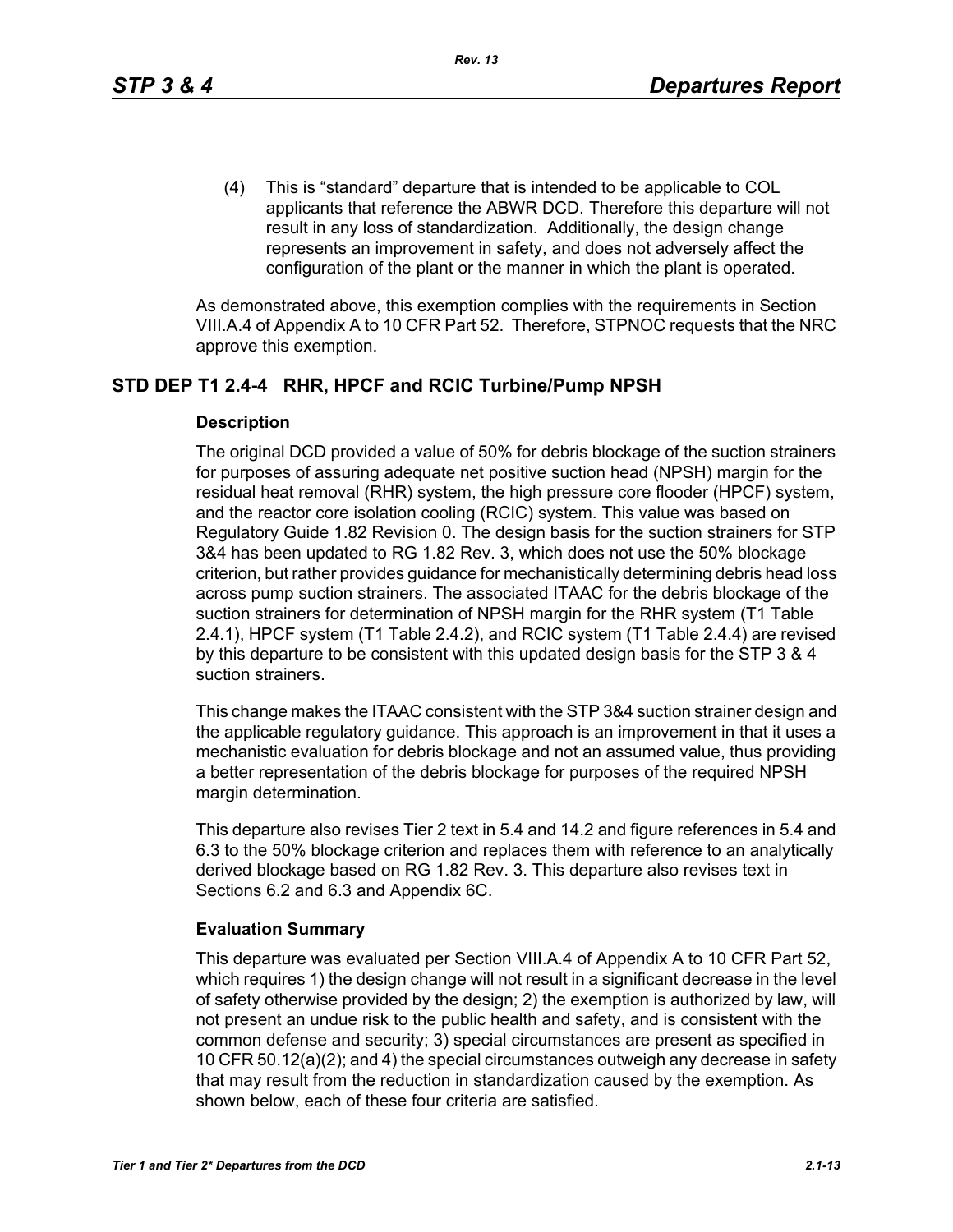- (1) As discussed above, the design change represents an improvement and therefore will not result in a significant decrease in the level of safety otherwise provided by the design.
- (2) The exemption is not inconsistent with the Atomic Energy Act or any other statute and therefore is authorized by law. As discussed above, the design change represents an improvement and therefore will not present an undue risk to the public health and safety and the design change does not relate to security and does not otherwise pertain to the common defense and security.
- (3) Special circumstances are present as specified in 10 CFR 50.12(a)(2). Specifically, special circumstance (iv) is present, since the design change represents an improvement and therefore will result in a benefit to the public health and safety.
- (4) This is "standard" departure that is intended to be applicable to COL applicants that reference the ABWR DCD. Therefore this departure will not result in any loss of standardization. Additionally, the design change represents an improvement in safety, and does not adversely affect the configuration of the plant or the manner in which the plant is operated.

As demonstrated above, this exemption complies with the requirements in Section VIII.A.4 of Appendix A to 10 CFR Part 52. Therefore, STPNOC requests that the NRC approve this exemption.

# **STP DEP T1 2.5-1, Elimination of New Fuel Storage Racks From the New Fuel Vault**

This departure eliminates the new fuel storage racks from the New Fuel Vault (NFV). This site specific change will result in there being only a single design for fuel storage racks, all of which are located in the spent fuel pool (SFP). These racks will store both new and spent fuel assemblies.

The reference ABWR DCD provides for new fuel storage racks in the NFV so that new fuel can be stored in the NFV after receipt inspection and subsequently moved to the SFP before being loaded in the Reactor Pressure Vessel (RPV). New fuel also could be moved directly to the SFP after receipt inspection. At STP 3&4, new fuel will always be moved directly to the SFP after receipt inspection. This reduces the number of times fuel must be handled before being loaded in the RPV. By eliminating interim storage in the NFV, the number of fuel handling evolutions is reduced, thereby reducing risk associated with fuel handling. Eliminating the new fuel racks from the design of STP 3&4 avoids the expense of design, procurement and licensing of a system that will not be used.

- Tier 1 Subsection 2.5.6, Fuel Storage Facility, was modified to remove the new fuel storage rack descriptions.
- Tier 1 Table 2.5.6, Fuel Storage Facility, was modified to remove the new fuel storage rack references.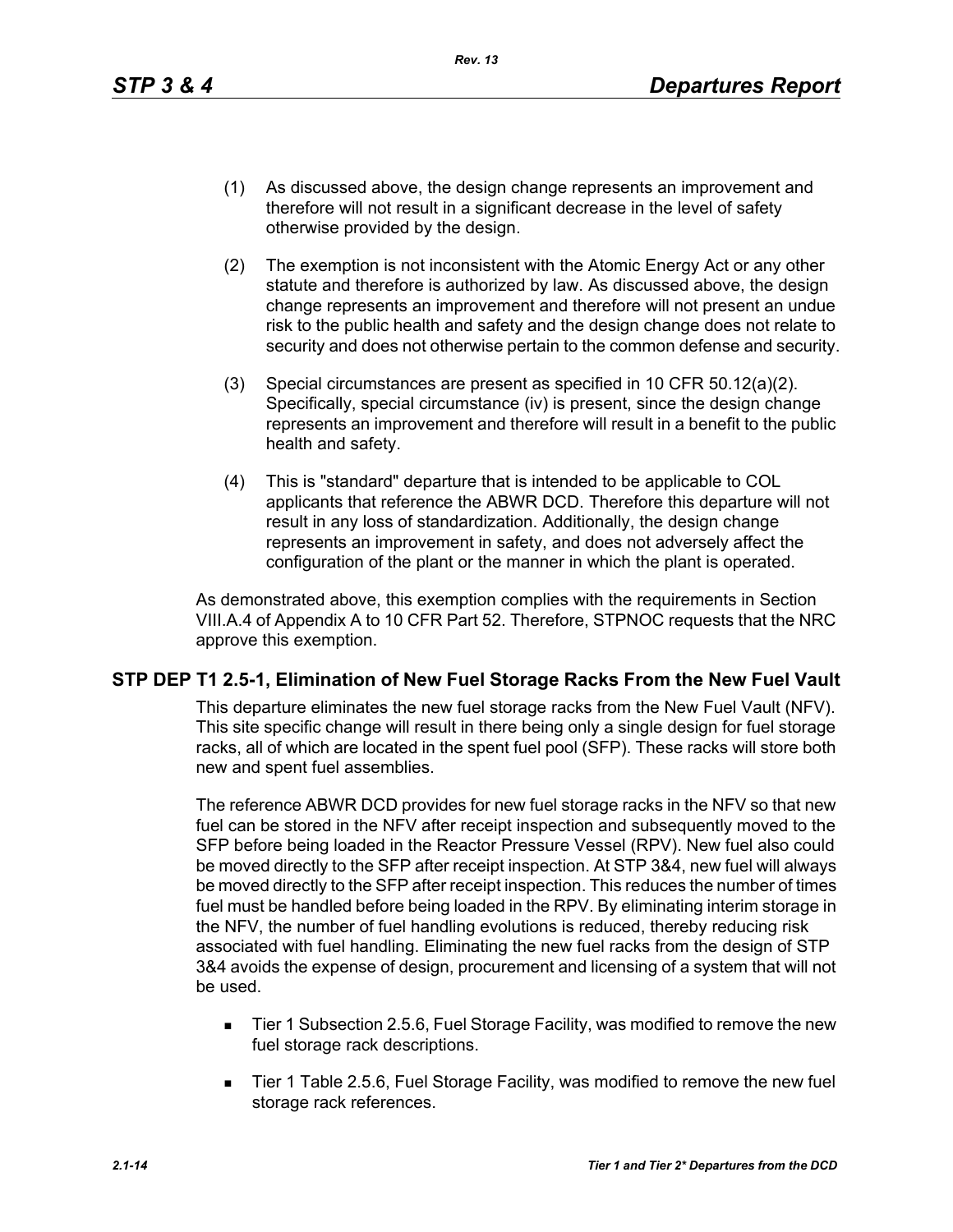■ Tier 2 Subsection 12.3.4.3 was modified to remove the new fuel storage rack references.

 Tier 2 Chapter 16, Technical Specifications Design Features Section 4.3, Fuel Storage, was modified to remove the new fuel storage rack references and to include a fuel storage rack center to center distance requirement in the spent fuel storage rack specification, 4.3.1.1.

- Tier 2 Subsection 1.2.2.6.5 was modified to remove the new fuel storage rack references
- Tier 2 Subsection 1.2.2.6.6 was modified to remove the new fuel storage rack references.
- Tier 2 Subsection 3.1.2.6.2.2.1 was modified to remove the new fuel storage rack references.
- Tier 2 Subsection 3.1.2.6.3.2 was modified to remove the new fuel storage rack references.
- Tier 2 Section 9.1 was modified to remove the new fuel storage rack references.
- Tier 2 Subsection 9.1.1 was modified to remove the new fuel storage rack references. Descriptions for storage of new fuel were referenced to the Spent Fuel Storage descriptions in Section 9.1.2.
- Tier 2 Subsection 9.1.4 was modified to remove the new fuel storage rack references and load paths modified to remove the new fuel storage racks as a destination.
- Tier 2 Subsection 9.1.6.1 (COL License Information Items 9.1) was revised to reference COL License Information Item 9.3 based on elimination of the New Fuel Storage Racks.
- Tier 2 Subsection 9.1.6.2 (COL License Information Item 9.2) was revised to reference COL License Information Item 9.4 based on elimination of the New Fuel Storage Racks.
- Tier 2 Table 9.1-8 was revised to remove reference to the new fuel vault.
- Tier 2 Figure 9.1-14 was modified to remove reference to New Fuel Storage Racks in the New Fuel Vault.
- Tier 2 Section 12.3, was modified to add reference to STP DEP T1 2.5-1.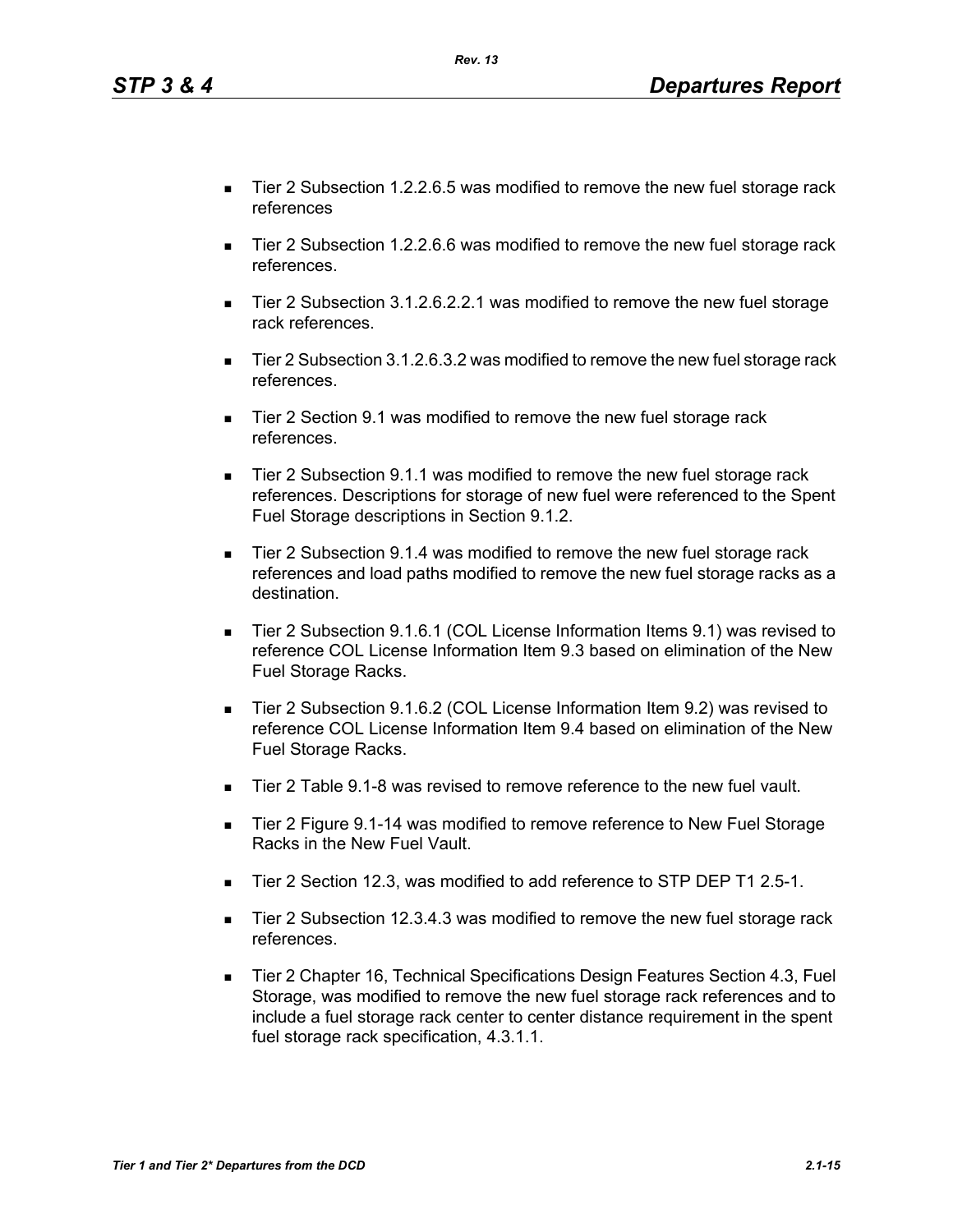#### **Evaluation Summary**

This departure was evaluated per Section VIII.A.4 of Appendix A to 10 CFR Part 52, which requires that (1) the design will not result in a significant decrease in the level of safety otherwise provided by the design; (2) the exemption is authorized by law, will not present an undue risk to the public health and safety, and is consistent with the common defense and security; (3) special circumstances are present as specified in 10 CFR 50.12(a) (2); and (4) the special circumstances outweigh any decrease in safety that may result from the reduction in standardization caused by the exemption. As shown below, each of these criteria are satisfied.

- (1) The change will not result in a decrease in the level of safety otherwise provided by the design since new fuel will be stored in the spent fuel pool directly after receipt inspection. As described above, elimination of the option of storing new fuel in the NFV reduces the potential number of fuel handling evolutions and their associated risk, thereby increasing the level of safety.
- (2) The change is not inconsistent with the Atomic Energy Act or any other statute and therefore is authorized by law. As stated above, the change will not present an undue risk to the public health and safety since reducing the potential number of fuel handling evolutions increases the level of safety. This change does not relate to security and does not otherwise pertain to the common defense and security.
- (3) Special circumstances are present as specified in 10 CFR 50.12(a)(2). Specifically, special circumstance (ii) is present since storage of new fuel in the NFV is not necessary to achieve the underlying purpose of the design certification rule (which is to store new fuel safely), and special circumstance (iv) is present since thechange represents an increase in the level of safety as discussed above and; therefore, provides a benefit to the public health and safety.
- (4) The special circumstances outweigh any decrease in safety that may result from the reduction in standardization. Specifically, since the change only eliminates one of the options for storage of new fuel, the reduction in standardization would not result in a significant decrease in safety. As described above, reducing the potential number of fuel handling evolutions represents an improvement in safety and does not adversely affect the configuration of the plant or the manner in which the plant is operated.

As demonstrated above, this exemption complies with the requirements in Section VIII.A.4 of Appendix A to 10 CFR Part 52. Therefore, NINA requests that the NRC approve this exemption.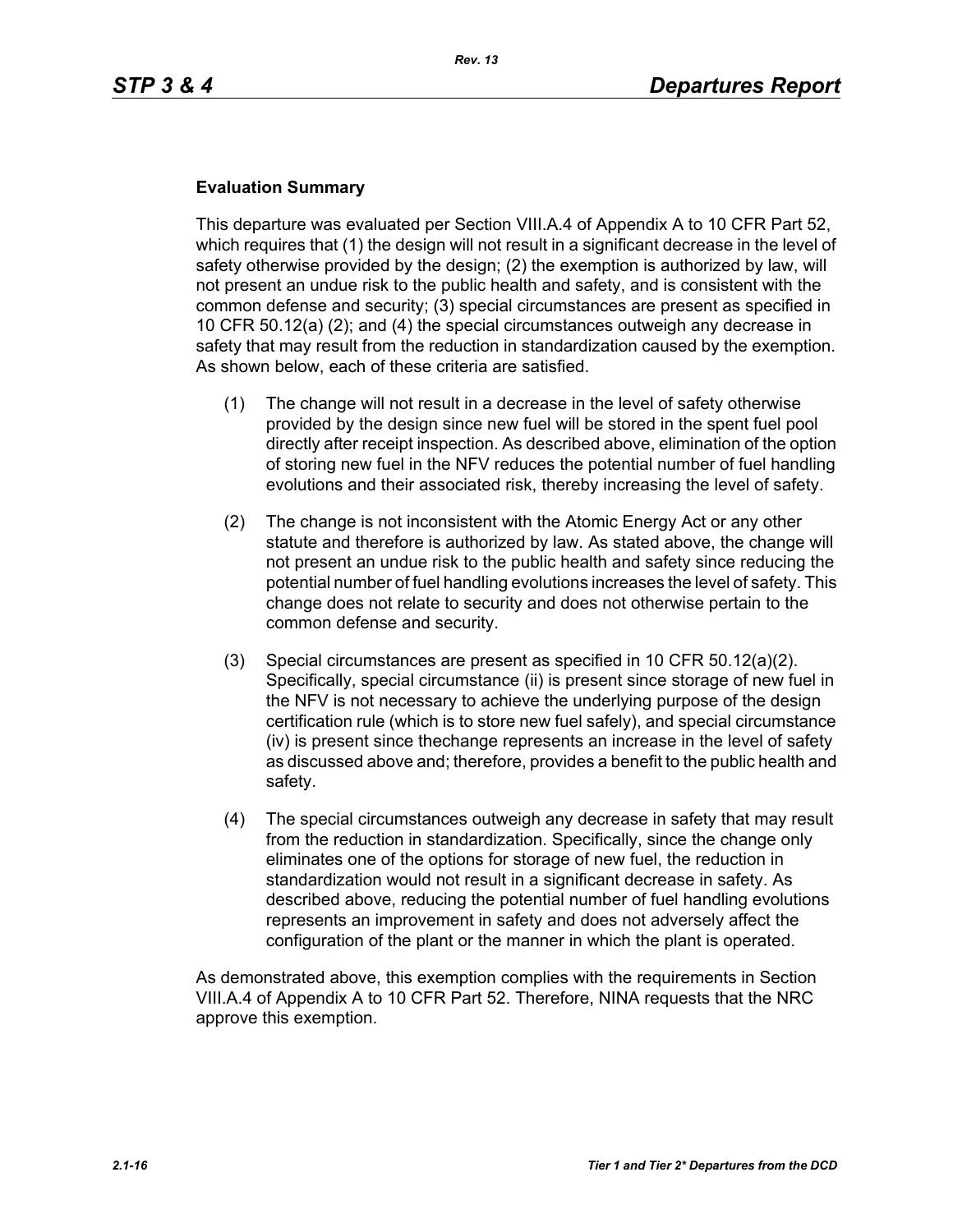# **STD DEP T1 2.10-1, Addition of Condensate Booster Pumps**

#### **Description**

DCD Tier 1 Figure 2.10.2a shows the basic system configuration of the Condensate and Feedwater System (CFS) with a single symbol for condensate pumps. This departure adds a second symbol to indicate the addition of condensate booster pumps in series. The CFS system is classified as non-safety-related and does not perform a safety function. The location/arrangement of the condensate pumps and condensate booster pumps, between the condenser hotwell and the low pressure heaters, does not adversely impact the ability of the CFS to perform the function described in the Tier 1 Design Description. As part of this departure, DCD Tier 1 Figure 2.10.9, Turbine Gland Seal System, is revised to correct an obvious typographical error.

#### **Evaluation Summary**

This departure was evaluated per Section VIII.A.4 of Appendix A to 10 CFR Part 52, which requires 1) the design change will not result in a significant decrease in the level of safety otherwise provided by the design; 2) the exemption is authorized by law, will not present an undue risk to the public health and safety,and is consistent with the common defense and security; 3) special circumstances are present as specified in 10 CFR 50.12(a)(2); and 4) the special circumstances outweigh any decrease in safety that may result from the reduction in standardization caused by the exemption. As shown below, each of these four criteria are satisfied.

- (1) As discussed above, the change recognizes the use of condensate pumps and condensate booster pumps. The CFS does not perform a safety function and therefore the change will not result in a significant decrease in the level of safety otherwise provided by the design.
- (2) The exemption is not inconsistent with the Atomic Energy Act or any other statute and therefore is authorized by law. As discussed above, the change involves a system with no safety function and therefore will not present an undue risk to the public health and safety and the design change does not relate to security and does not otherwise pertain to the common defense and security.
- (3) Special circumstances are present as specified in 10 CFR 50.12(a)(2). Specifically, special circumstance (ii) is present, since the design change does not affect safety. Accordingly, it is not necessary to preserve the configuration of the CFS as presented in Tier 1 in order to achieve the purpose of the ABWR design certification rule.
- (4) This is a "standard" departure that is intended to be applicable to COL applicants that reference the ABWR DCD, thus the departure will not affect standardization. Additionally, the change does not adversely affect the configuration of the plant or adversely affect the manner in which the plant is operated.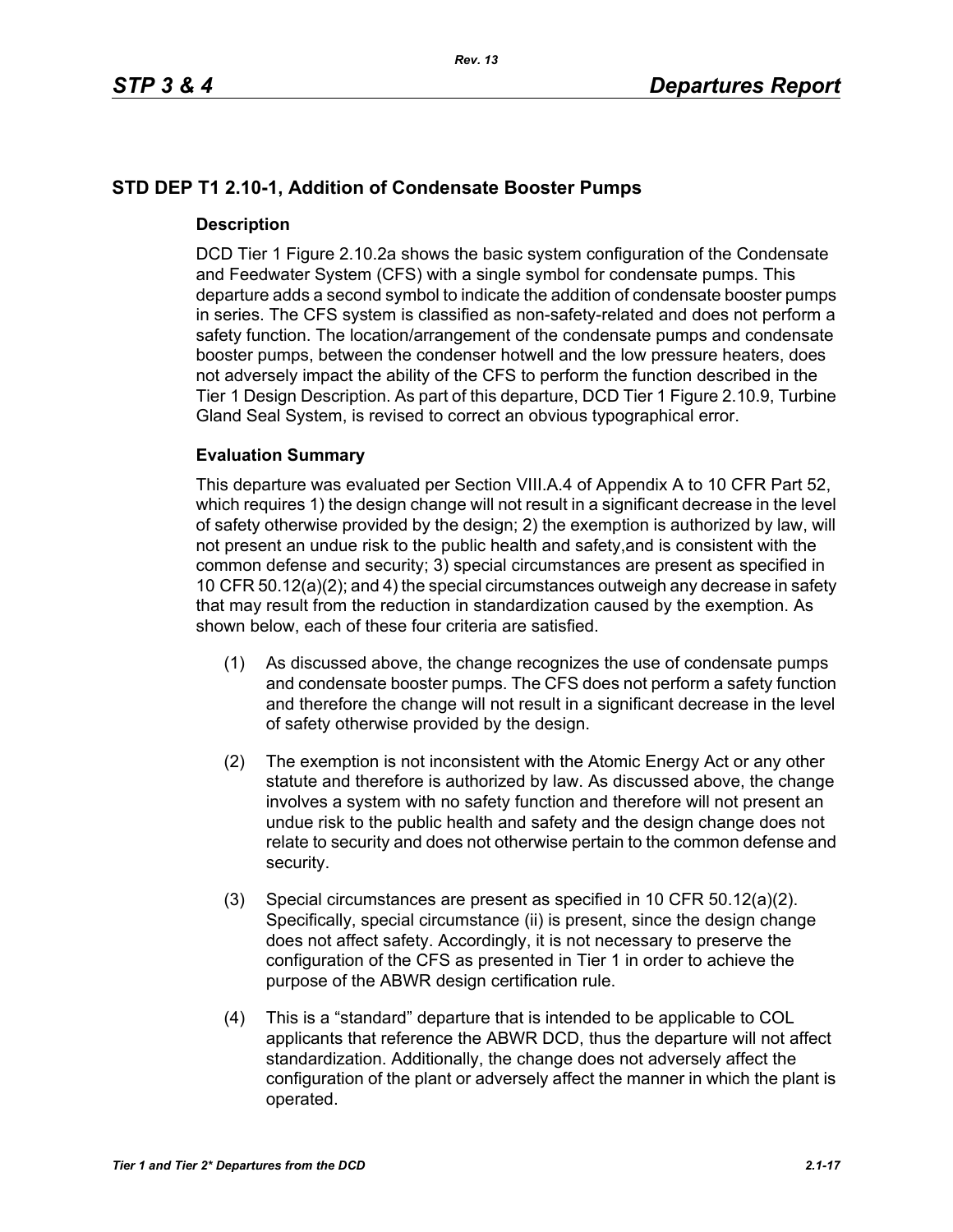As demonstrated above, this exemption complies with the requirements in Section VIII.A.4 of Appendix A to 10 CFR Part 52.

# **STD DEP T1 2.12-1, Electrical Breaker/Fuse Coordination and Low Voltage Testing**

#### **Description**

The reference ABWR DCD in Tier 1 states electrical power distribution interrupting devices (circuit breakers and fuses) are coordinated such that the interrupting device closest to the fault opens first. The description of the interruption device coordination has been modified to include the acceptable industry practice with standards and codes (e.g., IEEE 141, IEEE 242, etc.). Including this provides detailed guidance for electrical system design expectations. Since protective device coordination may overlap, and the discrete coordination may not be possible, the expectation has been changed to meet the requirement to the maximum extent possible.

The reference ABWR DCD ITAAC also requires that pre-operational/start-up testing of the as-built Class 1E Electrical Power Distribution System will be conducted by operating connected Class 1E loads at their analyzed minimum voltage. DCD Table 2.12.1 (Electric Power Distribution System ITAAC) currently states that tests of the asbuilt Class 1E Electric Power Distribution System will be conducted by operating connected Class 1E loads at their analyzed minimum voltage. Testing in this manner for each connected Class 1E load is not practical to connect and disconnect each load, one at time to facilitate testing.

For DC loads, ITAAC require testing by operating connected Class 1E loads at both the minimum and maximum battery voltages. Tier 1 DCD Table 2.12.12 (Direct Current Power Supply ITAAC) currently states that tests of the as-built Class 1E DC system will be conducted by operating connected Class 1E loads at less than or equal to the minimum allowable battery voltage and at greater than or equal to the maximum battery charging voltage. It is not practical to perform testing in this manner. This is modified to allow performance type tests at the manufacturer's shop for the operating voltage range of Class 1E AC and DC electrical equipment prior to shipment to the site. In addition, system preoperational tests will be conducted on the as-built Class 1E AC and DC systems and test voltage results will be compare against system voltage analysis.

# **Evaluation Summary**

For electrical loads powered at or below 120 VAC or 125 VDC, the requirement that the device closest to the fault open first is not always met, since many small loads have internal fuses/circuit breakers and there is often a minimum device size available, or the minimum circuit breaker/fuse size recommended by the vendor. In the case of high fault current, the upstream protective device may trip before the protective device connected to the small load, or both may trip at the same time. In such cases, discrete coordination may not be possible.

The extensive in-situ testing in the DCD is not necessary and is duplicated, since the voltage tests are performed by the manufacturers as part of their normal performance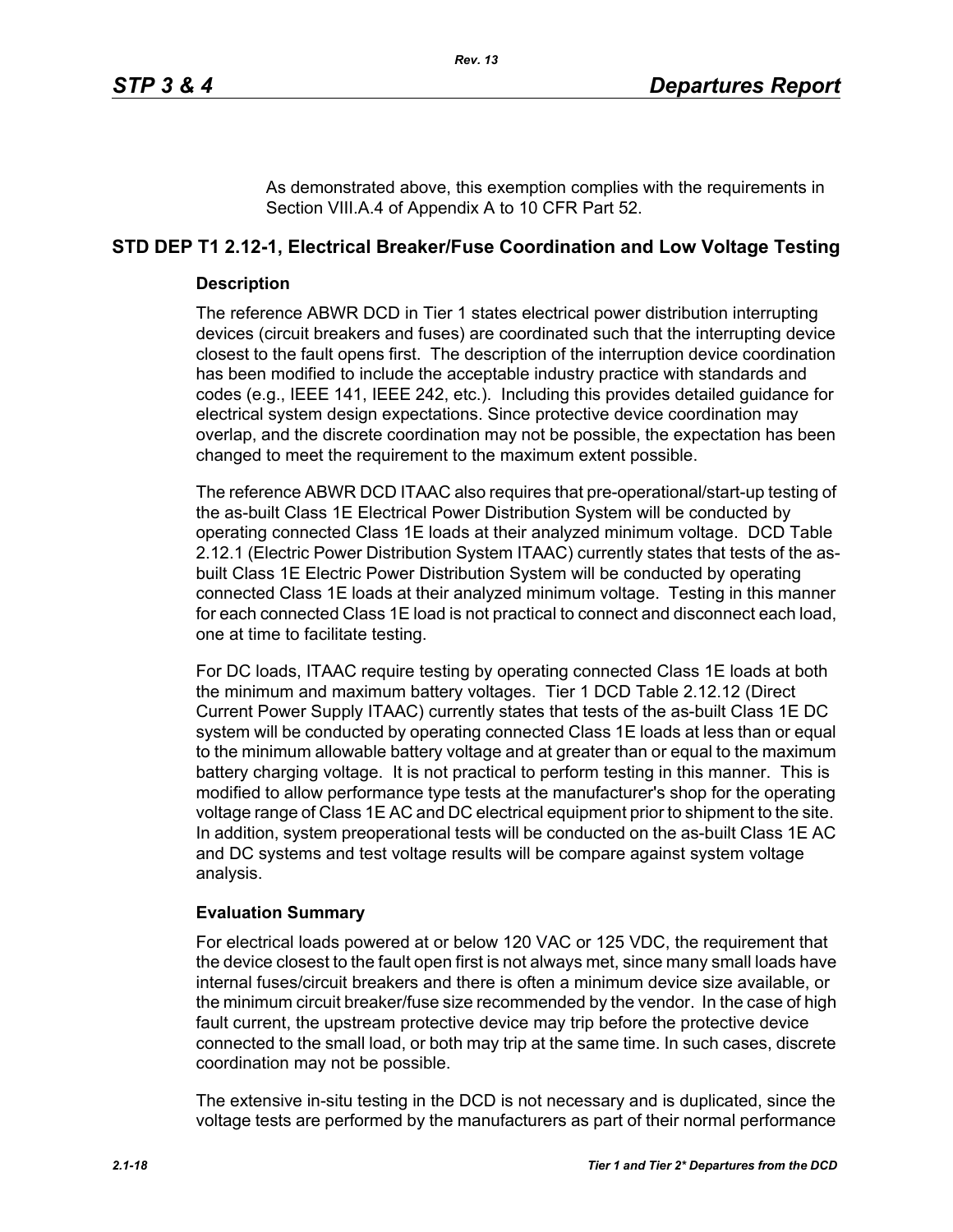and functional tests prior to shipment. In addition, testing is performed at the jobsite on electrical power distribution equipment during construction after its installation.

The events and accidents in Chapter 15 were reviewed. The analyses and conclusions presented in Chapter 15 are not affected as the alternate methods of breaker coordination and low voltage testing are judged equivalent to those in the DCD. No negative impacts on severe accident probability or severity have been identified nor has a new type of severe accident been created. The bases in the generic Technical Specifications in Chapter 16 will be met or exceeded.

This departure was evaluated per Section VIII.A.4 of Appendix A to 10 CFR Part 52, which requires 1) the design change will not result in a significant decrease in the level of safety otherwise provided by the design; 2) the exemption is authorized by law, will not present an undue risk to the public health and safety, and is consistent with the common defense and security; 3) special circumstances are present as specified in 10 CFR 50.12(a)(2); and 4) the special circumstances outweigh any decrease in safety that may result from the reduction in standardization caused by the exemption. As shown below, each of these four criteria are satisfied.

- (1) As discussed above, the change is intended to accomplish the same purpose as the original DCD design and therefore will not result in a significant decrease in the level of safety otherwise provided by the design.
- (2) The exemption is not inconsistent with the Atomic Energy Act or any other statute and therefore is authorized by law. As discussed above, the DCD change accomplishes the same purpose and therefore will not present an undue risk to the public health and safety. and the design change does not relate to security and does not otherwise pertain to the common defense and security.
- (3) Special circumstances are present as specified in 10 CFR 50.12(a)(2). Specifically, special circumstance (ii) is present, since the change accomplishes the same underlying purpose as the original DCD design.
- (4) This change is intended to be applicable to COL applicants that reference the ABWR DCD. Therefore this departure will not result in any loss of standardization.

As demonstrated above, this exemption complies with the requirements in Section VIII.A.4 of Appendix A to 10 CFR Part 52. Therefore, STPNOC requests that the NRC approve this exemption.

#### **References**

- (5) IEEE 141-1993, Recommended Practice for Electric Power Distribution for Industrial Plants (IEEE Red Book)
- (6) IEEE 242 -2001, Recommended Practice for Protection and Coordination of Industrial and Commercial Power Systems (IEEE Buff Book)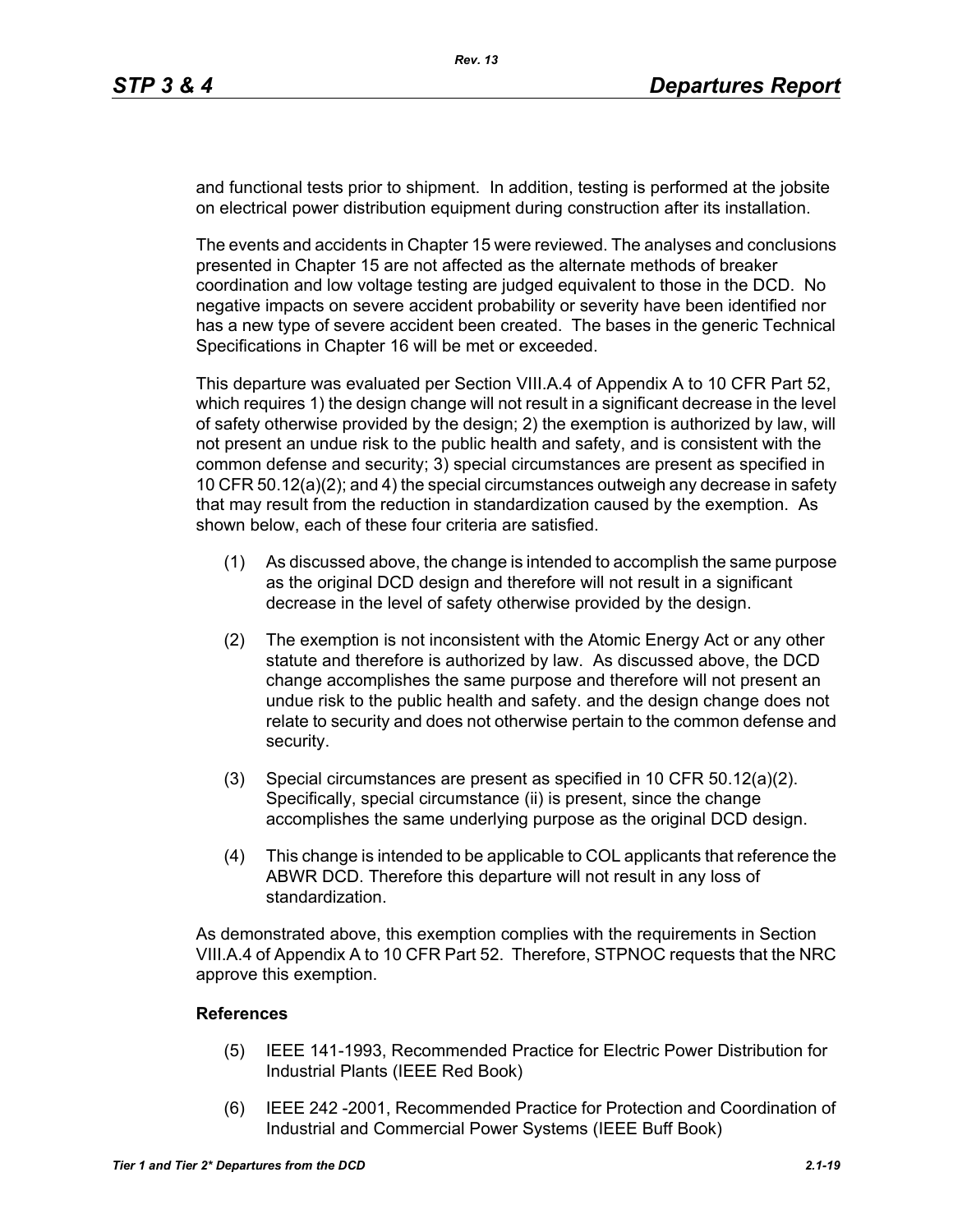# **STD DEP T1 2.12-2, I&C Power Divisions**

#### **Description**

A fourth division of safety related power has been added to the Class 1E Instrument and Control Power Supply System.

The Instrument and Control Power Supply System as described in the DCD Tier 1 provided power to three mechanical safety-related divisions (I, II and III) and not to safety-related Distributed Control and Information System (DCIS) Division IV. This departure adds a fourth regulating transformer and associated distribution panels to supply Instrument and Control Power to Division IV.

The DCIS cabinets and chassis, ECCS Digital Control and Information System cabinets and chassis, in each of the four divisions, use redundant power supplies and feeds for increased reliability and availability to allow self-diagnostics and to operate during power failures. The existing design provides three divisions such that the two feeds are uninterruptible vital AC power (uninterruptible does not mean single failure proof) and I&C power (interruptible but diesel-backed). The second I&C power feed is available to the Division IV DCIS cabinets and chassis. Most power problems can be addressed on-line and all such problems will be "non-critical" faults since no functionality will be lost.

#### **Evaluation Summary**

This departure was evaluated per Section VIII.A.4 of Appendix A to 10 CFR Part 52, which requires 1) the design change will not result in a significant decrease in the level of safety otherwise provided by the design; 2) the exemption is authorized by law, will not present an undue risk to the public health and safety, and is consistent with the common defense and security; 3) special circumstances are present as specified in 10 CFR 50.12(a)(2); and 4) the special circumstances outweigh any decrease in safety that may result from the reduction in standardization caused by the exemption. As shown below, each of these four criteria are satisfied.

- (1) As discussed above, the design change represents an improvement and therefore will not result in a significant decrease in the level of safety otherwise provided by the design.
- (2) The exemption is not inconsistent with the Atomic Energy Act or any other statute and therefore is authorized by law. As discussed above, the design change represents an improvement and therefore will not present an undue risk to the public health and safety and the design change does not relate to security and does not otherwise pertain to the common defense and security.
- (3) Special circumstances are present as specified in 10 CFR 50.12(a)(2). Specifically, special circumstance (iv) is present, since the design change represents an improvement and therefore will result in a benefit to the public health and safety.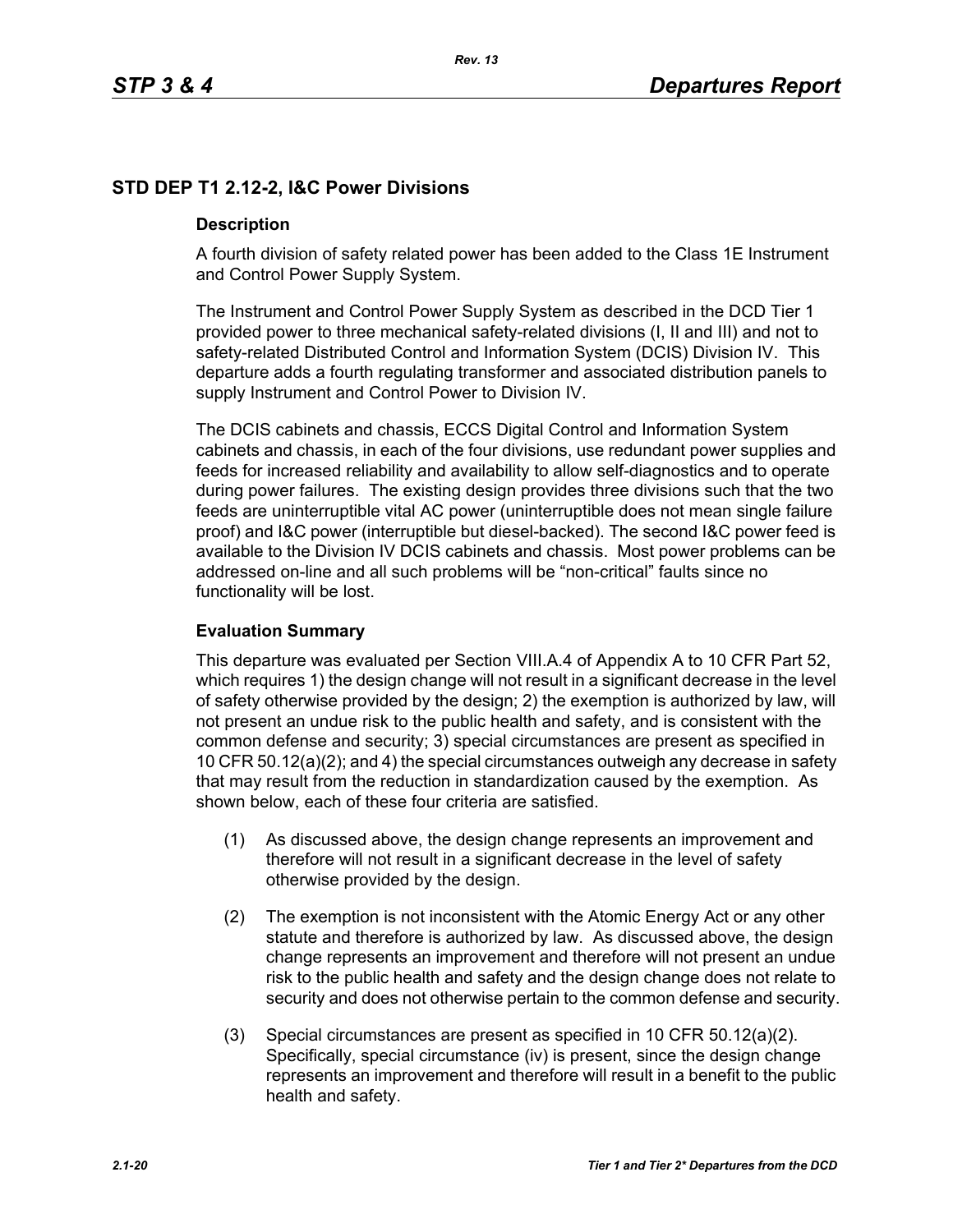(4) This is "standard" departure that is intended to be applicable to COL applicants that reference the ABWR DCD. Therefore this departure will not result in any loss of standardization. Additionally, the design change represents an improvement in safety, and does not adversely affect the configuration of the plant or the manner in which the plant is operated.

As demonstrated above, this exemption complies with the requirements in Section VIII.A.4 of Appendix A to 10 CFR Part 52. Therefore, STPNOC requests that the NRC approve this exemption.

# **STD DEP T1 2.14-1, Hydrogen Recombiner Requirements Elimination**

### **Description**

10 CFR 50.44, "Combustible gas control for nuclear power reactors," was amended after the issuance of the design certification for the ABWR. The amended 10 CFR 50.44 eliminates the requirements for hydrogen control systems to mitigate a designbasis LOCA hydrogen release. As a result of this change, the use of the containment hydrogen and oxygen monitoring instrumentation in the mitigation of a design-basis LOCA is also eliminated. This change was implemented using the guidance contained within TSTF-447-A, Revision 1, "Elimination of Hydrogen Recombiners and Change to Hydrogen and Oxygen Monitors."

This departure reflects the elimination of the requirement to maintain equipment needed to mitigate a design-basis LOCA hydrogen release. This departure includes the following:

- (1) The ABWR Flammability Control System (FCS), which consists of two redundant hydrogen recombiners, is no longer required in the response to a design basis LOCA and is eliminated. In conjunction with this change, LCO 3.6.3.1, "Primary Containment Hydrogen Recombiners," which established the requirements for the FCS is deleted. LCO 3.3.6.2, "Remote Shutdown System," is modified to delete Function 17, which required remote shutdown system controls for cooling water to the FCS. Supports systems associated with the FCS are modified or deleted, as necessary, to support removal of the FCS.
- (2) The containment hydrogen and oxygen monitoring functions of the Containment Monitoring System are no longer required to function for the mitigation of a design basis LOCA. Consequently, the containment hydrogen and oxygen monitoring functions are no longer classified as Category 1, as defined in Regulatory Guide (RG) 1.97, "Instrumentation for Light-Water-Cooled Nuclear Power Plants to Assess Plant and Environs Conditions During and Following an Accident," Revision 4. The RG 1.97 classification of containment hydrogen and oxygen monitoring functions are changed to Category 3 for hydrogen monitoring, and Category 2 for oxygen monitoring, allowing these instruments to be re-classified as nonsafety-related. In conjunction with this change, LCO 3.3.6.1, "Post Accident Monitoring (PAM) Instrumentation," is modified to delete Functions 11 and 12, requirements for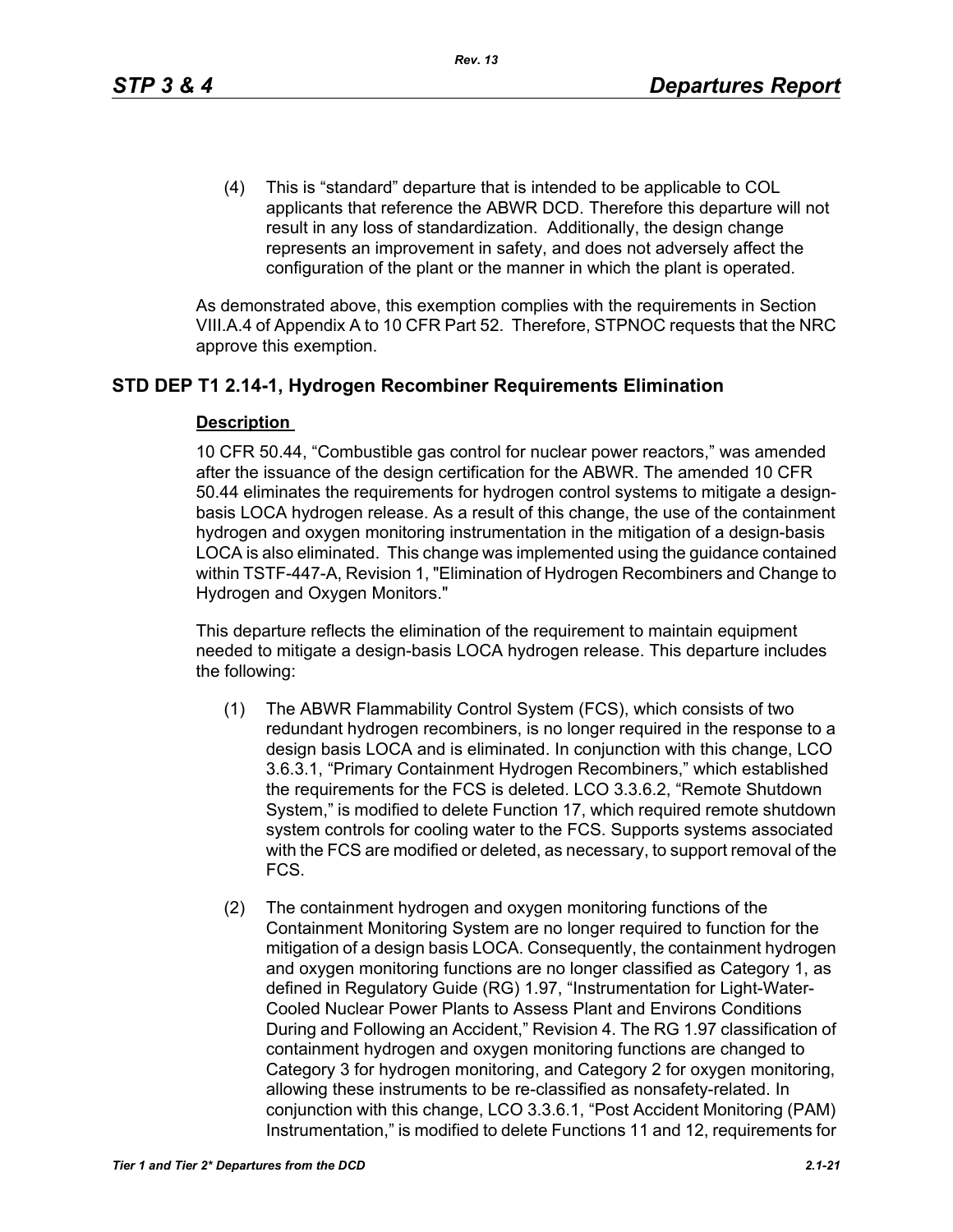the H<sub>2</sub> and O<sub>2</sub> analyzers in the containment drywell and wetwell. This change to LCO 3.3.6.1 is acceptable because only Category 1 PAM instruments meet 10 CFR 50.36 criteria for inclusion in technical specifications.

With the adoption of these changes, the design and other requirements for control of combustible gases satisfy the regulations in 10 CFR 50.44(c) as amended. The design and requirements for control of combustible gases are consistent with the guidance provided in Regulatory Guide 1.7, Control of Combustible Gas Concentrations in Containment, Revision 3, dated March 2007, as described below.

(1) 10 CFR 50.44(c)(1), Mixed atmosphere, requires that all containments have a capability for ensuring a mixed atmosphere during design-basis and significant beyond design-basis accidents. Section C.3 of RG 1.7 specifies that this capability may be provided by an active, passive, or combination system. Active systems may consist of a fan, a fan cooler, or containment spray.

The ABWR satisfies this requirement by a combination of active and passive capability. As indicated in the reference ABWR DCD, Section 6.2.5.1(6), the drywell and the suppression chamber will be mixed uniformly after the design basis LOCA due to natural convection and molecular diffusion. Mixing will be further promoted by operation of the containment sprays. The containment spray system consists of two RHR spray loops, each of which includes both wetwell and drywell sprays. LCO 3.6.2.4, Residual Heat Removal (RHR) Containment Spray," ensures that the active components for containment mixing are reliable, redundant, single-failure-proof, able to be tested and inspected, and remain operable with a loss of onsite or offsite power as recommended in Section C.3 of RG 1.7.

(2) 10 CFR 50.44(c)(2), Combustible gas control, requires that all containments have an inerted atmosphere or must limit hydrogen concentrations in containment during and following an accident.

The ABWR satisfies this requirement with the Atmospheric Control System (ACS), which is provided to establish and maintain an inert atmosphere within the primary containment. LCO 3.6.3.2, "Primary Containment Oxygen Concentration," ensures that the primary containment is inerted whenever reactor power is greater than 15% of rated thermal power.

(3) 10 CFR 50.44(c)(3), Equipment Survivability, requires that containments that do not rely upon an inerted atmosphere to control combustible gases must be able to establish and maintain safe shutdown and containment structural integrity with systems and components capable of performing their functions during and after exposure to the environmental conditions created by the burning of hydrogen.

This requirement is not applicable to the ABWR because the ABWR uses an inerted atmosphere to control combustible gases in the primary containment.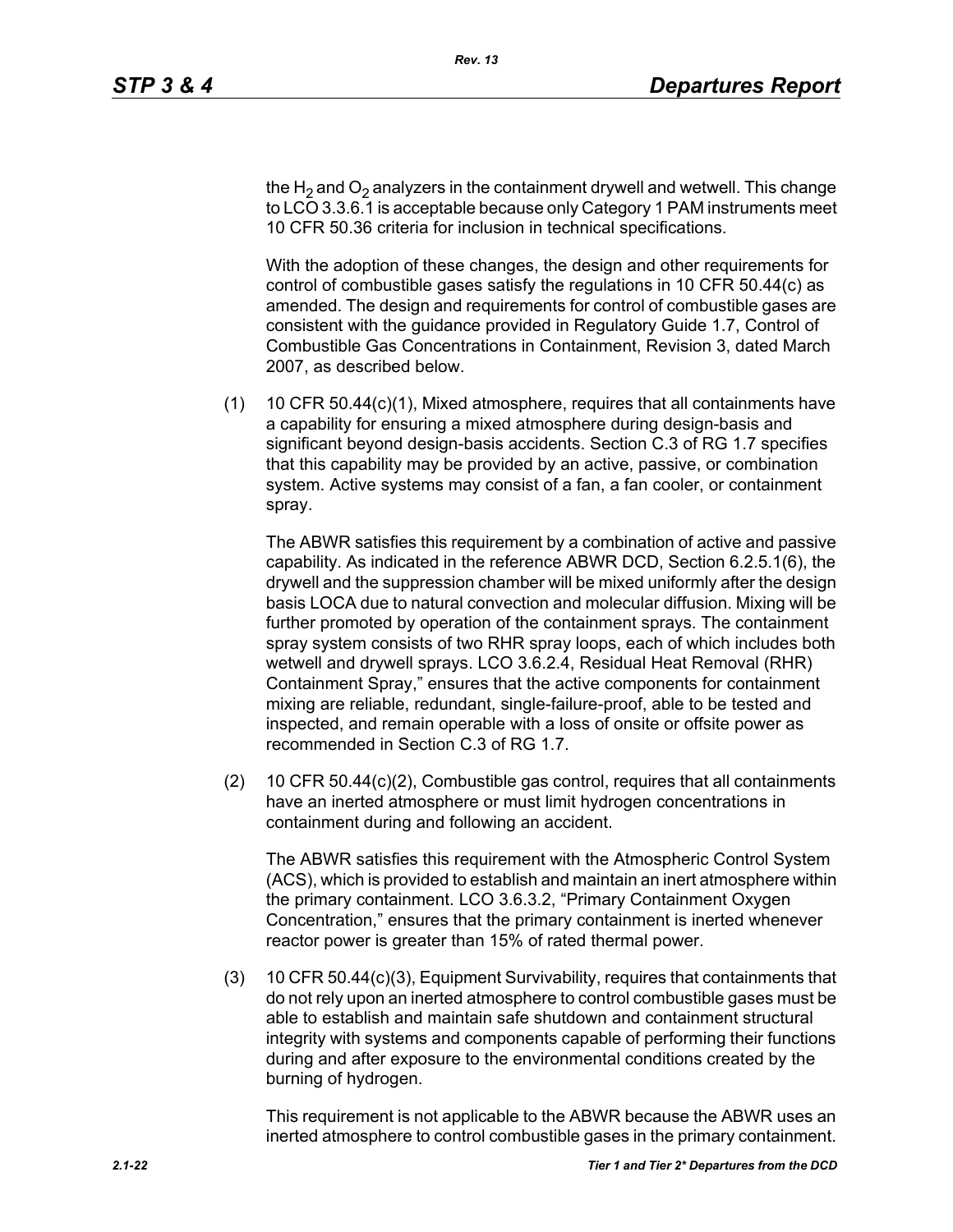(4) 10 CFR 50.44(c)(4), Monitoring, requires that equipment be provided for monitoring oxygen and hydrogen in the containment. This oxygen and hydrogen monitoring equipment must be must be functional, reliable, and capable of continuously measuring the concentration of oxygen and hydrogen in the containment atmosphere following a significant beyond design-basis accident for combustible gas control and accident management, including emergency planning.

The ABWR satisfies this requirement for monitoring oxygen and hydrogen in the primary containment as described in item (k) of the reference ABWR DCD, Section 7.5.2.1, "Post Accident Monitoring System," and Table 7.5-2, "ABWR PAM Variable List," as modified by this departure. Specifically, the containment hydrogen and oxygen monitoring functions are no longer required to function for the mitigation of a design basis LOCA and are no longer classified as Category 1, as defined in RG 1.97. The oxygen and hydrogen monitors for the containment drywell and wetwell satisfy design requirements consistent with their RG 1.97 classification as Type C, Category 2 (oxygen) and Category 3 (hydrogen) instruments.

(5) 10 CFR 50.44(c)(5), Structural analysis, requires that an applicant perform an analysis that demonstrates containment structural integrity. This demonstration must use an analytical technique that is accepted by the NRC. Section C.5 of RG 1.7 specifies that that an acceptable method for demonstrating that these requirements are met for steel containments is conformance with ASME Boiler and Pressure Vessel Code (edition and addenda as incorporated by reference in 10 CFR 50.55a(b)(1)), Section III, Division 1, Subsubarticle NE-3220, Service Level C Limits, considering pressure and dead load alone (evaluation of instability is not required). Section C.5 of RG 1.7 further specifies that, as a minimum, the specific code requirements set forth should be met for a combination of dead load and an internal pressure of 45 psig.

The ABWR satisfies this requirement as indicated in ABWR DCD, Section 3.8.2.5, "Structural Acceptance Criteria," Section 19A.2.45, Containment Integrity [Item (3)(v)], and Section 19E.2.3.2, "100% Metal-Water Reaction." These sections provide a detailed description of how the ABWR containment satisfies the requirements of 10 CFR 50.44(c)(5) using methods determined acceptable in Section C.5 of RG 1.7.

#### **Evaluation Summary**

This evaluation covered Tier 1 and Tier 2 departures .

This departure was evaluated per Section VIII.A.4 of Appendix A to 10 CFR Part 52, which requires that: 1) the design change will not result in a significant decrease in the level of safety otherwise provided by the design; 2) the exemption is authorized by law, will not present an undue risk to the public health and safety, and is consistent with the common defense and security; 3) special circumstances are present as specified in 10 CFR 50.12(a)(2); and, 4) the special circumstances outweigh any decrease in safety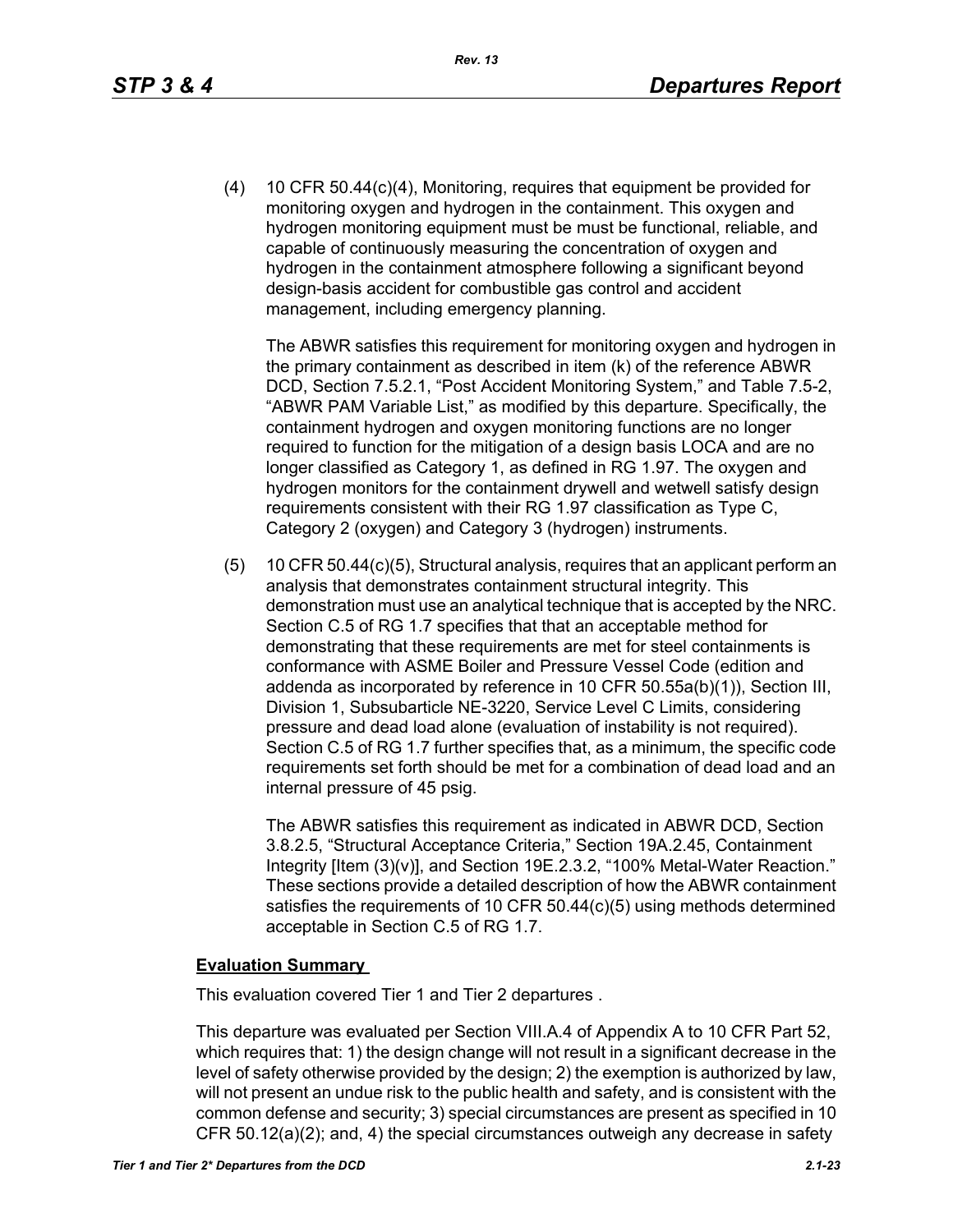that may result from the reduction in standardization caused by the exemption. As shown below, each of these four criteria are satisfied.

- (1) This design change incorporates changes to regulations that occurred after the issuance of the design certification for the ABWR. After incorporation of these design changes, the ABWR design features and requirements for control of combustible gases will satisfy the regulations in 10 CFR 50.44(c) (Ref. 1), consistent with the guidance provided in Regulatory Guide 1.7 (Ref. 2). Therefore, this change will not result in a significant decrease in the level of safety otherwise provided by the design.
- (2) The exemption is not inconsistent with the Atomic Energy Act or any other statute and therefore is authorized by law. As discussed above, the design change does not present an undue risk to the public health and safety. The design change does not relate to security and does not otherwise pertain to the common defense and security.
- (3) Special circumstances are present as specified in 10 CFR 50.12(a)(2). Specifically, special circumstance (ii), and special circumstance (vi) are invoked as evidenced by the revision to 10 CFR 50.44 as the underlying purpose is still served and the revision of regulations is a material change of circumstances.
- (4) This is "standard" departure that is intended to be applicable to COL applicants that reference the ABWR DCD. Therefore this departure will not result in any loss of standardization.

As demonstrated above, this exemption complies with the requirements in Section VIII.A.4 of Appendix A to 10 CFR Part 52. Therefore, STPNOC requests that the NRC approve this exemption

# **STD DEP T1 2.15-1, Re-classification of Radwaste Building Substructure from Seismic Category I to Non-Seismic**

#### **Description**

The reference ABWR DCD Section 2.15.13 states that the exterior walls of the RW/B below grade and the basemat are classified as Seismic Category I. This departure revises the seismic category of the RW/B substructure (including the Radwaste Tunnels) from Seismic Category I to non-seismic. The RW/B (including the tunnels) does not house any safety related systems or components. Regulatory Guide 1.29, Seismic Design Classification, provides a list of SSCs which have to be classified as Seismic Category I. Item p on Page 4 of the Reg. Guide says "systems, other than radioactive waste management systems, not covered by ---", shall be Seismic Category I. The phrase 'other than radioactive waste management systems' excludes these systems from the list of Seismic Category I SSCs. For the radioactive waste management system, the Reg. Guide 1.29 refers to the Reg. Guide 1.143 in Note 5. The detailed guidance for the design of the radwaste processing systems, structures,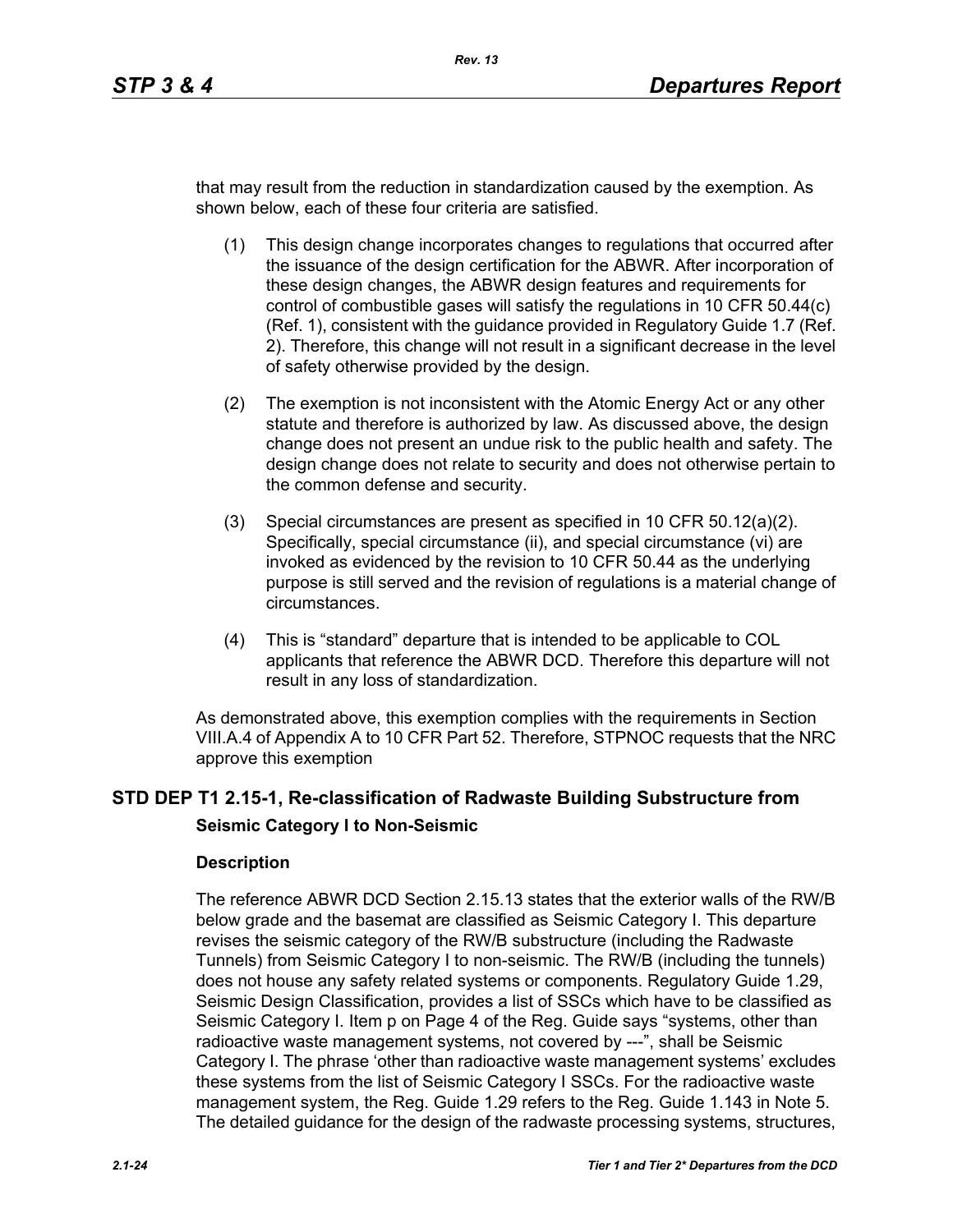and components is provided in Regulatory Guide 1.143. This departure commits to follow the guidance of Regulatory Guide 1.143.

Also, NUREG-1503, Section 3.8.4 states that Radwaste Building is not Seismic Category I. The NRC included this design in their review because GE elected to design the RW/B substructure as Seismic Category I.

Based on this departure, the COLA is revised to delete the description and results of RW/B (including the Radwaste Tunnels) analysis and design from those sections of the COLA which included such description because the RW/B substructure was classified as Seismic Category I structure. Examples of these deleted sections include Sections 2.5S.4, 3.7, 3.8, and Appendix 3H.3. Also, revisions have been made throughout the COLA to appropriately change the seismic classification of the RW/B (Part 7, Table 5.0-1).

### **Evaluation Summary**

This departure was evaluated per Section VIII.A.4 of Appendix A to 10 CFR Part 52, which requires that 1) the design change will not result in a significant decrease in the level of safety otherwise provided by the design; 2) the exemption is authorized by law, will not present an undue risk to the public health and safety, and is consistent with the common defense and security; 3) special circumstances are present as specified in 10 CFR 50.12(a)(2); and 4) the special circumstances outweigh any decrease in safety that may result from the reduction in standardization caused by the exemption. As shown below, each of these four criteria are satisfied.

- (1) As discussed above, the design change conforms to current regulations and therefore will not result in a significant decrease in the level of safety otherwise provided by the design.
- (2) The exemption is not inconsistent with the Atomic Energy Act or any other statute and therefore is authorized by law. As discussed above, the design change does not present an undue risk to the public health and safety. The design change does not relate to security and does not otherwise pertain to the common defense and security.
- (3) Special circumstances are present as specified in 10 CFR 50.12(a)(2). Specifically, special circumstance (ii), and special circumstance (vi) are invoked because the classification of the Radwaste Building in the reference DCD is unduly conservative and is not necessary to satisfy applicable NRC regulations or guidance.
- (4) This is "standard" departure that is intended to be applicable to COL applicants that reference the ABWR DCD. Therefore this departure will not result in any loss of standardization.

As demonstrated above, this exemption complies with the requirements in Section VIII.A.4 of Appendix A to 10 CFR Part 52. Therefore, STPNOC requests that the NRC approve this exemption.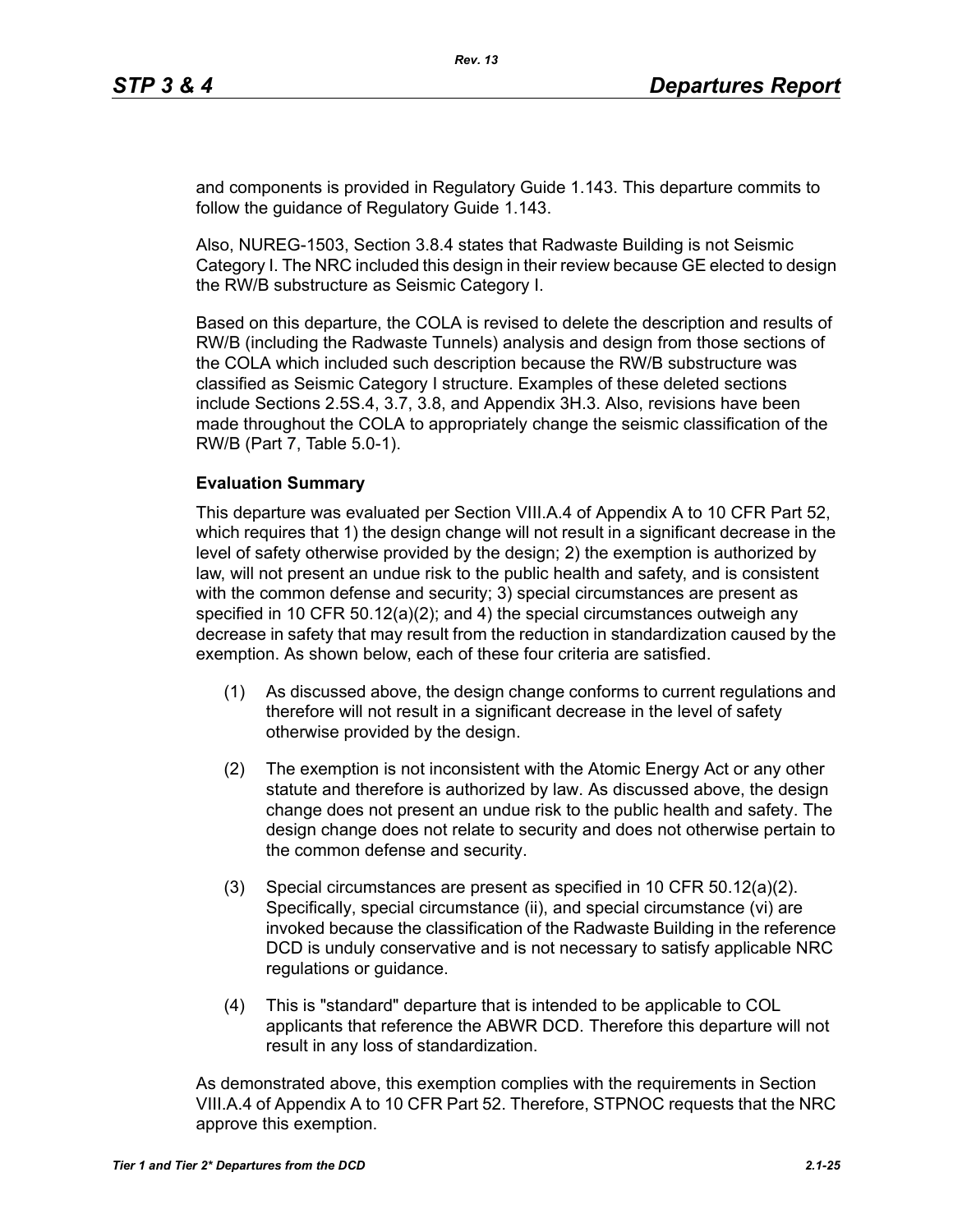# **STD DEP T1 2.15-2 RBSRDG HVAC**

#### **Description**

ABWR DCD Tier 1 Subsection 2.15.5, "Heating, Ventilating and Air Conditioning Systems" describes the operation and setting of the R/B Safety-Related DG HVAC System to control temperature in the diesel generator (DG) engine rooms during DG operation, and states the maximum temperature limit in the room is 50°C. However, based on applying the Ambient Design Temperature for the DG engine rooms (Tier 1 Section 5 specifies a maximum of 46.1°C) and the DG HVAC Flow Rates (Tier 2 Table 9.4.5.8.2 specifies 160,000 m3/h) as defined in other ABWR DCD sections cited, the DG engine room temperature can exceed this 50°C limit. This departure revises the DCD Tier 1 Subsection 2.15.5 DG engine room maximum temperature limit during DG operation from 50°C to 60°C.

ABWR DCD Tier 2 Subsections 9.4.5.4.1.2 and 9.4.5.5.5 describe the R/B Safety-Related Electrical Equipment HVAC System and Diesel Generator HVAC System design bases, respectively, including the maximum design temperature limit of the DG Engine rooms. This change also revises Subsections 9.4.5.4.1.2 and 9.4.5.5.5 to state that the indoor temperature in the diesel generator (DG) engine rooms during DG operation is maintained below 60°C. FSAR Tables 3I-4 and 3I-14 are revised to state that the diesel generator (DG) engine rooms maximum temperature is 60°C.

# **Evaluation Summary**

The proposed change was evaluated per Section VIII.A.4 of Appendix A to 10 CFR Part 52, which requires that 1) the design change will not result in a significant decrease in the level of safety otherwise provided by the design; 2) the exemption is authorized by law, will not present an undue risk to the public health and safety, and is consistent with the common defense and security; 3) special circumstances are present as specified in 10 CFR 50.12(a)(2); and 4) the special circumstances outweigh any decrease in safety that may result from the reduction in standardization caused by the exemption. As shown below, each of these four criteria are satisfied.

- (1) As discussed above, this proposed change consists of increasing the maximum temperature limit in the DG engine rooms during DG operation. It does not change the function or intent of the R/B Safety-Related DG HVAC System or any safety related equipment in the DG engine rooms and therefore does not result in a significant decrease in the level of safety otherwise provided by the design.
- (2) This proposed change is consistent with the Atomic Energy Act and other statutes and therefore is authorized by law. As discussed above, this proposed change does not present an undue risk to the public health and safety. This proposed change does not relate to security and does not otherwise pertain to the common defense and security.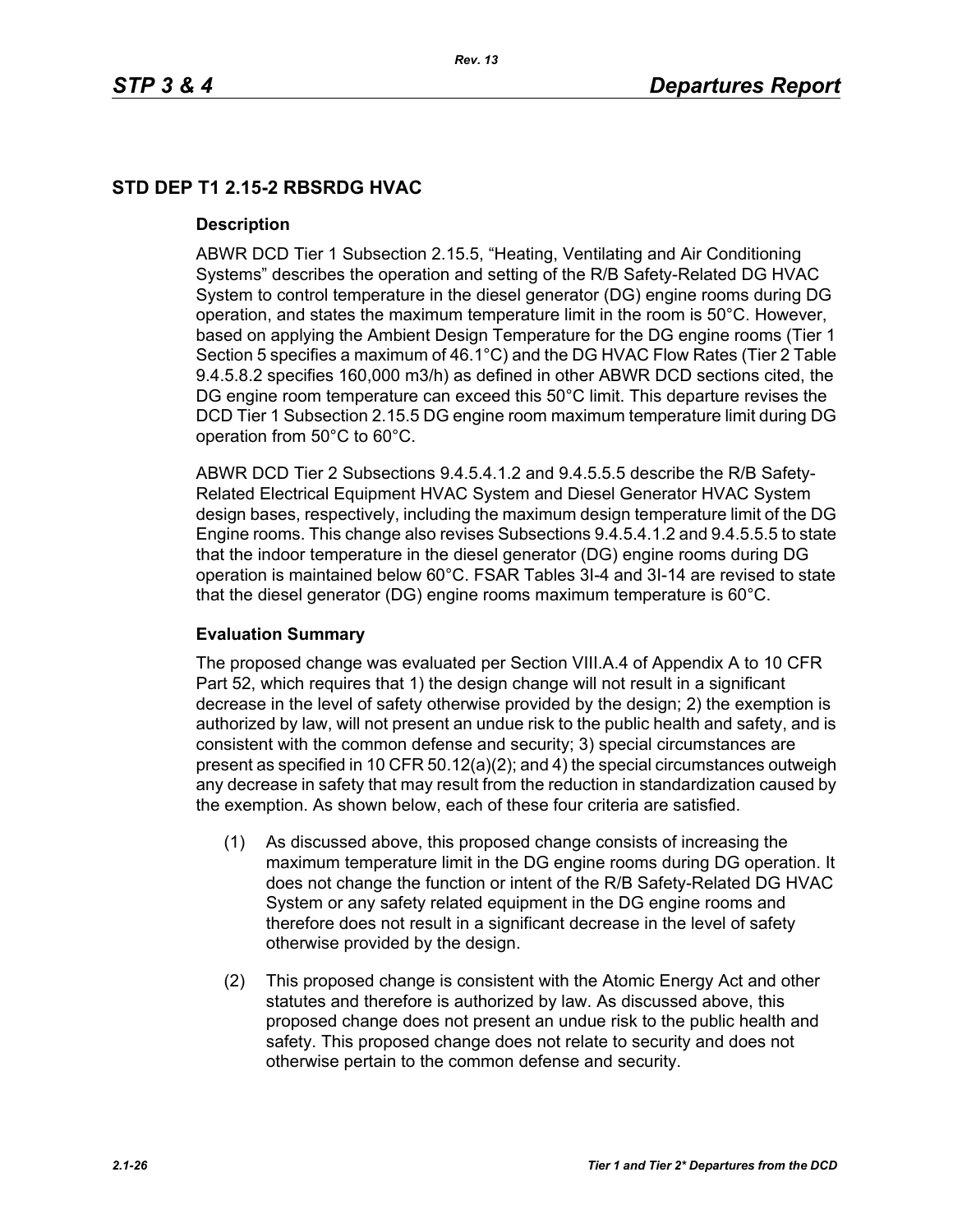(3) Special circumstances are present as specified in items (ii) and (iv) of 10 CFR 50.12 (a) (2). Specifically, special circumstance (ii) states, "Application of the regulation in the particular circumstances would not serve the underlying purpose of the rule or is not necessary to achieve the underlying purpose of the rule." In this case, the rule is that when the DG is operating, the R/B Safety-Related DG HVAC System and the R/B Safety-Related Electrical Equipment HVAC System maintain the temperature below a specified limit. The DCD Tier 1 Subsection 2.15.5 specifies that the maximum temperature be 50 °C. Because of the Ambient Design Temperature for the DG engine rooms (46.1°C) and the DG HVAC Flow Rates (160,000 m3/h) defined elsewhere in the DCD, the temperature in the DG room can exceed 50°C during DG operation. Therefore, the maximum temperature limit in the DG engine rooms during DG operation requires revision in order to be consistent with circumstances in the DG engine rooms. Application of the regulation as stated in the Tier 1 Subsection 2.15.5 would therefore not serve the underlying purpose of the rule.

Special circumstance (iv) is also applicable, since this departure changes the design temperature of the DG room to reflect a higher temperature environment. As such, the safety related equipment in this room will be qualified for the higher temperature and therefore will result in a benefit to public health and safety.

(4) This is a "standard" departure that is intended to be applicable to all COL applicants that reference the ABWR DCD. This departure does not adversely affect safety, the configuration of the plant, or the manner in which the plant is operated.

As demonstrated above, this exemption complies with the requirements in Section VIII.A.4 of Appendix A to 10 CFR Part 52. Therefore, STPNOC requests that the NRC approve this exemption.

# **STD DEP T1 3.4-1, Safety-Related I&C Architecture**

#### **Description**

This departure can be characterized into five primary changes.

(1) Elimination of obsolete data communication technology

The departure eliminates references to the Essential Multiplexer System (EMS) and the Non-Essential Multiplexer System (NEMS) originally envisioned in the ABWR architecture and replaces them with separate and independent system level data communication capabilities. The original concept was based on a common EMS, which could be used by multiple safety-related, digitally-based protection systems. This departure defines separate dedicated data communication functions for each safety-related digital platform, including separate and independent data communication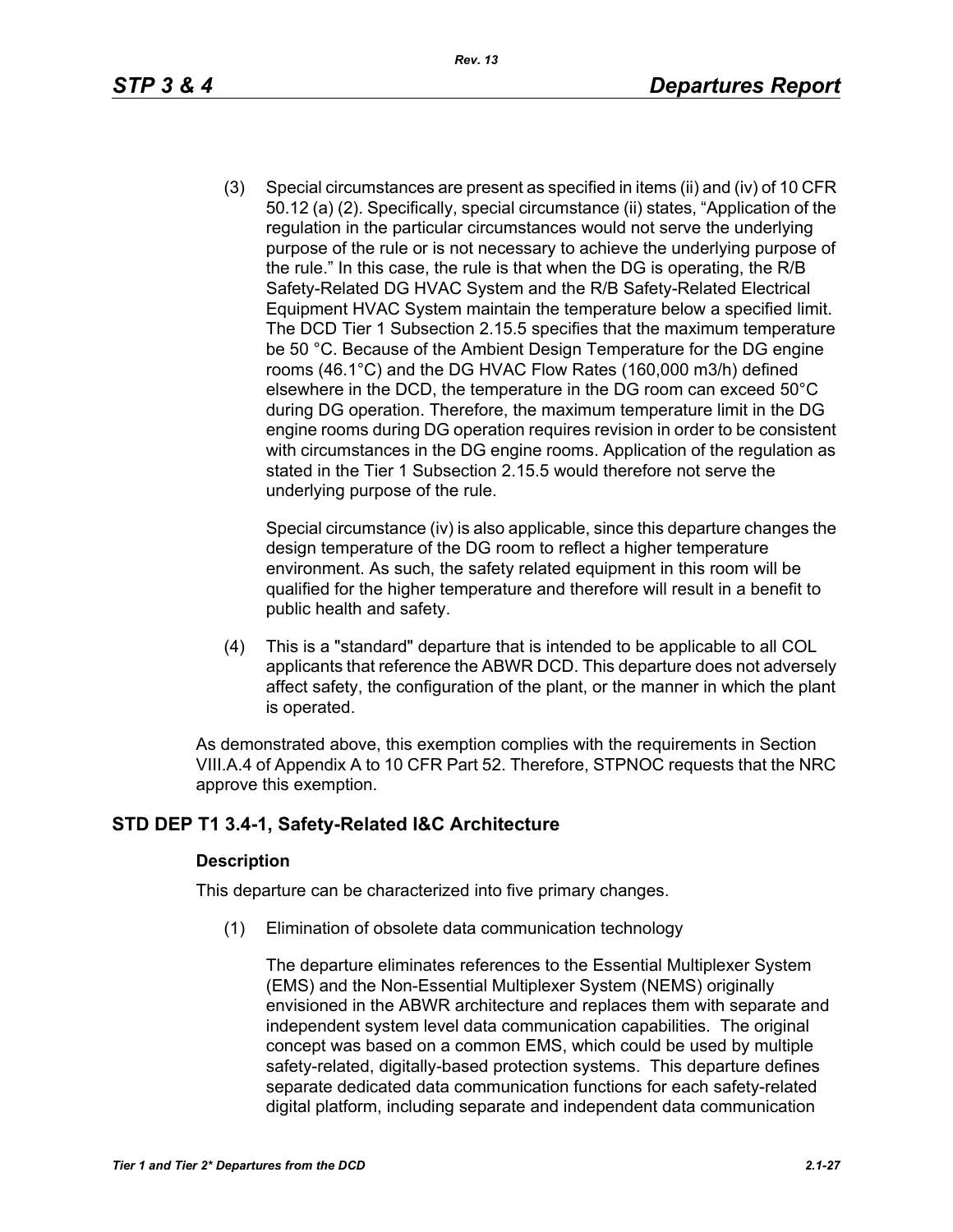functions for each division within a system. Appendix 7A has been updated to reflect the separate communication capabilities.

This departure meets all the applicable regulatory requirements including Regulatory Guides, industry standards and NRC Branch Technical Positions, as shown in Part 2, Tier 2, Table 1.9S-1 and Table 1.9S-1a. Separation of a centralized communication system into separate system communication functions provides the following benefits:

- Allows the use of different (diverse) platforms for the Reactor Trip and Isolation System (RTIS) and the Engineered Safety Features Logic and Control System (ELCS). This feature allows the overall Safety System Logic and Control (SSLC) to be more resistant to common mode failure.
- **Provides for a more robust communication design since a credible single** failure will cause less degradation to independent communication functions than the single failure would cause in the centralized, common essential multiplexing system defined in the DCD.
- The new design is not subject to a single common cause failure disabling both the RTIS and ELCS. In the DCD design, common cause failure within the EMS would disable both RTIS and ELCS.
- Provides the flexibility to utilize communication technologies that have benefits in the areas of simplicity of function and improved independence, such as the use of "point to point" unidirectional data links.

The reference ABWR DCD identified use of the data communication standard ANSI-X3 series, Fiber Distributed Data Interface (FDDI), as the communication protocol for the EMS. FDDI is an obsolete technology and no longer appropriate for use.

The RTIS uses direct hardwired inputs to the system instead of the concept of using remote multiplexers as described in the certified ABWR DCD. This significantly reduces the complexity of data communication requirements for this system, while continuing to meet ABWR DCD functional requirements.

The ELCS continues to use remote acquisition of signal information and remote output of command information to controlled components. The ELCS will utilize serial, unidirectional, fiber optically-isolated data links instead of the FDDI protocol. The ELCS vendor's platform, including the use of unidirectional, serial data links, has been generically reviewed and approved by the NRC, as described in Topical Report WCAP-16097-P-A, Revision 0, "Common Qualified Platform Topical Report," and has operating experience in U.S. nuclear power plant safety system applications. This demonstrates that this method of communication meets the regulatory and industry standard requirements applicable to safety data communication.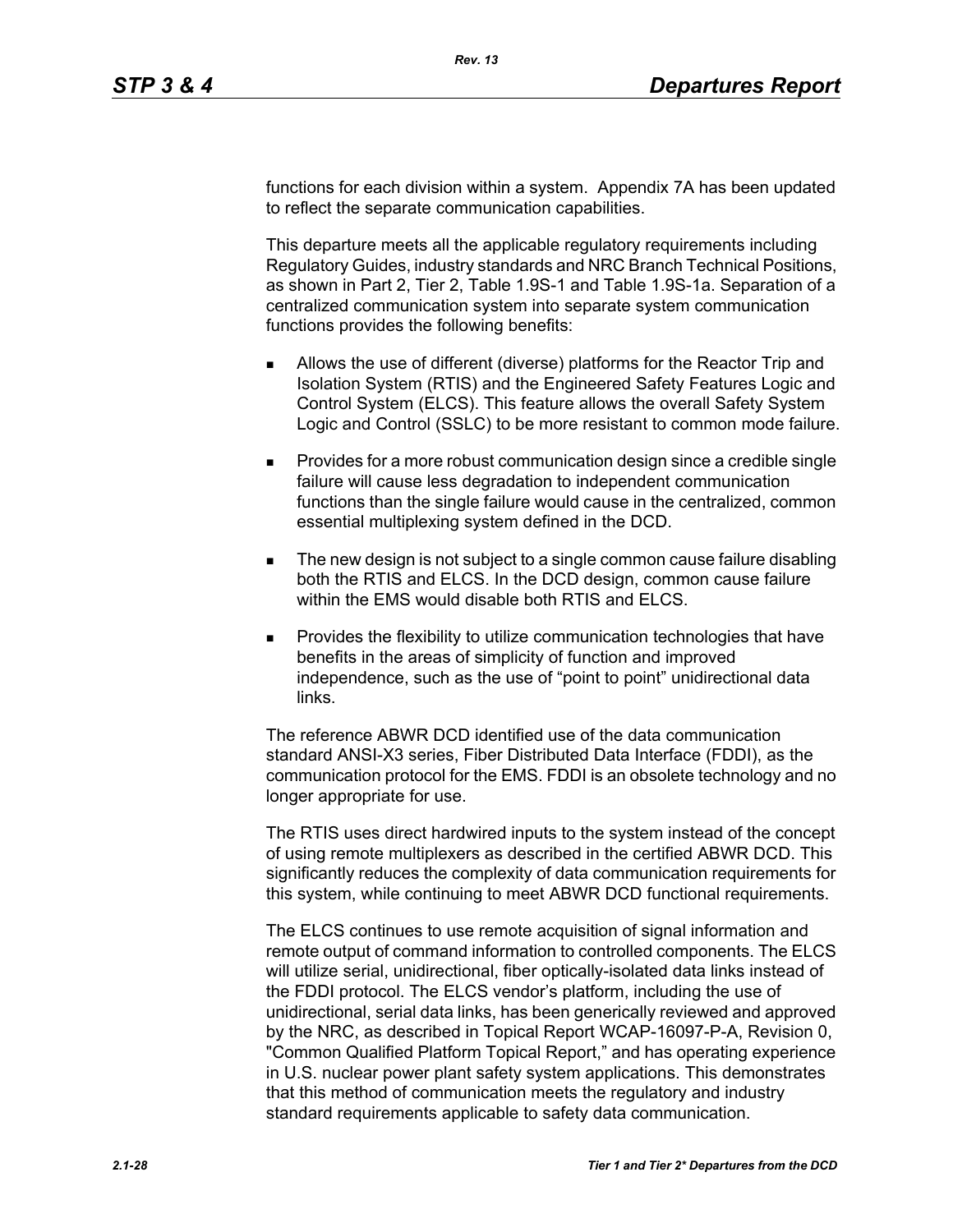The elimination of the multiplexer concept required all references to the Essential Multiplexing System (EMS) and Non-Essential Multiplexing System (NEMS) and their primary components to be replaced with a generic data communication reference. The terms EMS and NEMS were eliminated along with Remote Multiplexer Unit (RMU) and Control Room Multiplexer Unit (CMU).

The communication functions are primarily described in FSAR Sections T1 2.2, T1 2.7, T1 3.4, T2 7.2, T2 7.3 and T2 7.9S.

(2) Elimination of unnecessary inadvertent actuation prevention logic and equipment

The reference ABWR DCD described the design of the Engineered Safety Features (ESF) actuation outputs as being fully redundant within each division of the ESF digital controls systems. This design was to minimize the potential for false actuation of ESF components. In the design, each output was processed through two redundant sets of hardware and a final two-outof-two (2/2) logic decision was to be performed on a component level. Both sets of outputs had to demand actuation before a component would actually respond. As part of the detailed design of the ABWR ESF digital controls, it was determined that only selected ESF components required the redundant actuation prevention logic.

The redundant actuation logic is only implemented for systems where false actuation of a single component can initiate false protective actions during normal plant operation. For components such as the ELCS Automatic Depressurization System (ADS), a single valve opening will depressurize the reactor. For such components, a two-out-of-two vote is required to actuate each valve, with two different programmable logic controllers and their separate input and output modules within a single division.

As a result, the redundant actuation logic is only implemented for components that may impact plant safety or operation if actuated during normal plant operation such as the ECCS functions of the ELCS as described in FSAR Section T1 3.4.

These changes are primarily described in FSAR Sections T1 3.4, T2 7.1, T2 7.3 and T2 16. Technical Specification Bases Figures B3.3.1.4-1 thru 5 also show the elimination of the unnecessary inadvertent actuation logic. The logic channel bypasses are retained as part of the design but have been removed from these figures because they are only intended to show the boundaries of the Technical Specification required surveillances and the bypasses are outside of those boundaries.

(3) Clarifications of digital controls nomenclature and systems

The reference ABWR DCD defined many functional design requirements in terms typically reserved for hardware. Examples include the terms "module,"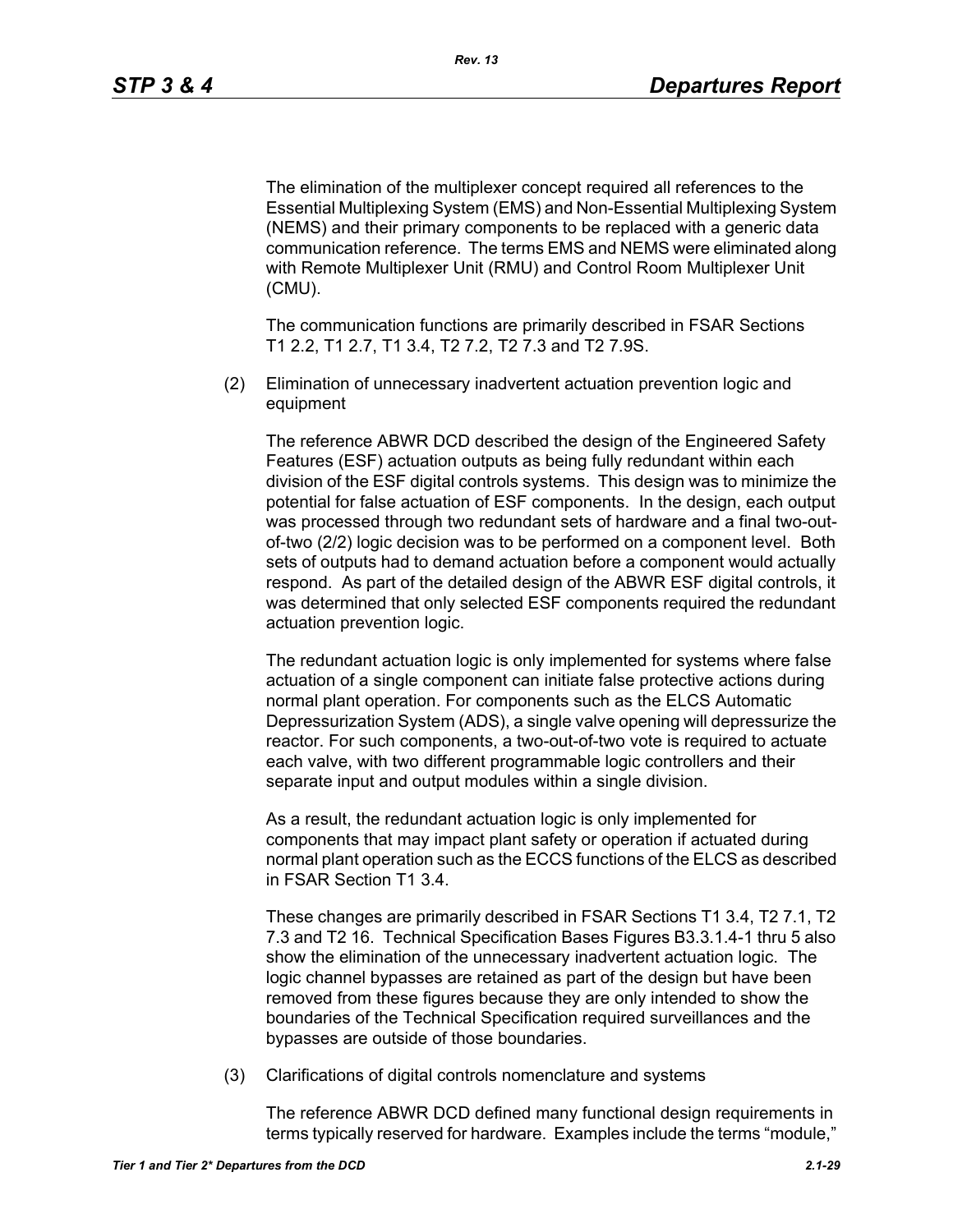"unit," and "system." The terminology was corrected to refer to the requirement as a "function" to eliminate the confusion associated with purely functional requirements and not physical requirements defined in the DCD. Examples include:

- Digital Trip Module (DTM) to Digital Trip Function (DTF)
- Trip Logic Unit (TLU) to Trip Logic Function (TLF)
- Safety System Logic Unit (SLU) to Safety System Logic Function (SLF)
- Process Computer System (PCS) to Plant Computer Function (PCF)
- **Essential Multiplexer System (EMS) to Essential Communication** Function (ECF)
- Bypass Unit (BPU) to Bypass Interlock Function

In addition, to better define the functional design and implementation of the digital controls platforms, specific I&C system names were assigned to the ESF digital controls systems and the Reactor Protection System (RPS). The digital controls responsible for the ESF systems are designated as the ESF Logic & Control System (ELCS). The RPS functions are implemented in two separate I&C systems: the Reactor Trip & Isolation System (RTIS) and the Neutron Monitoring System (NMS). The term Safety System Logic & Control (SSLC) was clarified as a general term used to cover all of the logic and controls associated with safety-related control systems.

The nomenclature changes required updating several sections of the original DCD to be updated for the STP 3&4 COLA to make all sections consistent.

(4) Final selection of platforms changed the implementation architecture

This departure revises the implementation architecture to use configurable logic devices for NMS and RTIS in lieu of microprocessors. This platform change was necessary to incorporate available platforms that meet both the regulatory and technical requirements. These design updates are primarily described in Tier 2 Section 7.2.

(5) Testing and surveillance changes for SSLC

This departure revises the testing and surveillance descriptions for SSLC (NMS, RTIS, ELCS) consistent with the characteristics of the design platforms selected. These changes are primarily described in Tier 2 Section 7.1.

Additionally, the Chapter 16 Technical Specifications Section 3.0 is modified to reflect the above changes to the safety-related I & C architecture.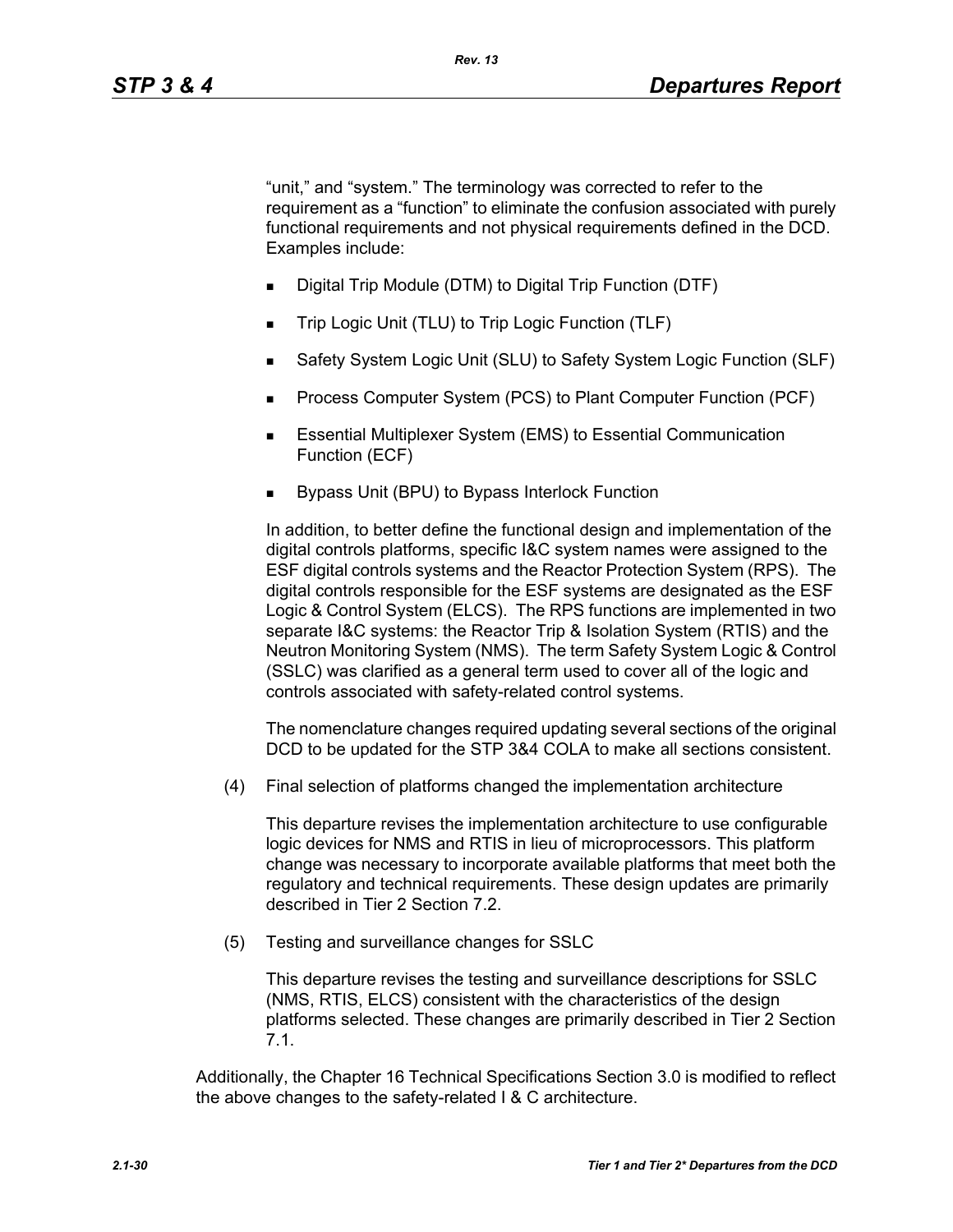The item (3) change from hardware based to functional design requirements (i.e., PCS to PCF) resulted in an unnecessary duplication (two sets) of non-safety Video Display Units (VDUs). Therefore, a set of non-safety VDUs is deleted in FSAR Section 18.4.

### **Evaluation Summary**

This departure was evaluated per Section VIII.A.4 of Appendix A to 10 CFR Part 52, which requires that 1) the design change will not result in a significant decrease in the level of safety otherwise provided by the design; 2) the exemption is authorized by law, will not present an undue risk to the public health and safety, and is consistent with the common defense and security; 3) special circumstances are present as specified in 10 CFR 50.12(a)(2); and 4) the special circumstances outweigh any decrease in safety that may result from the reduction in standardization caused by the exemption. As shown below, each of these four criteria are satisfied.

- (1) As discussed above, the design change represents another method for accomplishing the same purpose and therefore will not result in a significant decrease in the level of safety otherwise provided by the design.
- (2) The exemption is not inconsistent with the Atomic Energy Act or any other statute and therefore is authorized by law. As discussed above, the design change represents an improvement and therefore will not present an undue risk to the public health and safety. The design change does not relate to security and does not otherwise pertain to the common defense and security.
- (3) Special circumstances are present as specified in 10 CFR 50.12(a)(2). Specifically, special circumstance (ii) is present, since the design change represents another method of accomplishing the underlying purpose of the DCD.
- (4) This "standard" departure is intended to be applicable to COL applicants that reference the ABWR DCD. Therefore this departure will not result in any loss of standardization.

As demonstrated above, this exemption complies with the requirements in Section VIII.A.4 of Appendix A to 10 CFR Part 52. Therefore, STPNOC requests that the NRC approve this exemption and associated Technical Specification Section 3.0 changes.

# **STP DEP T1 5.0-1, Site Parameters**

#### **Description**

The site parameters in the reference ABWR DCD were selected to bound most potential US sites. However, the STP 3 & 4 site, when site specific data is analyzed using current methodologies and standards, represents four specific departures from the generic envelope.

The site design basis flood level is increased from that specified in the DCD. The certified design site parameter for site flooding is changed from 30.5 cm below grade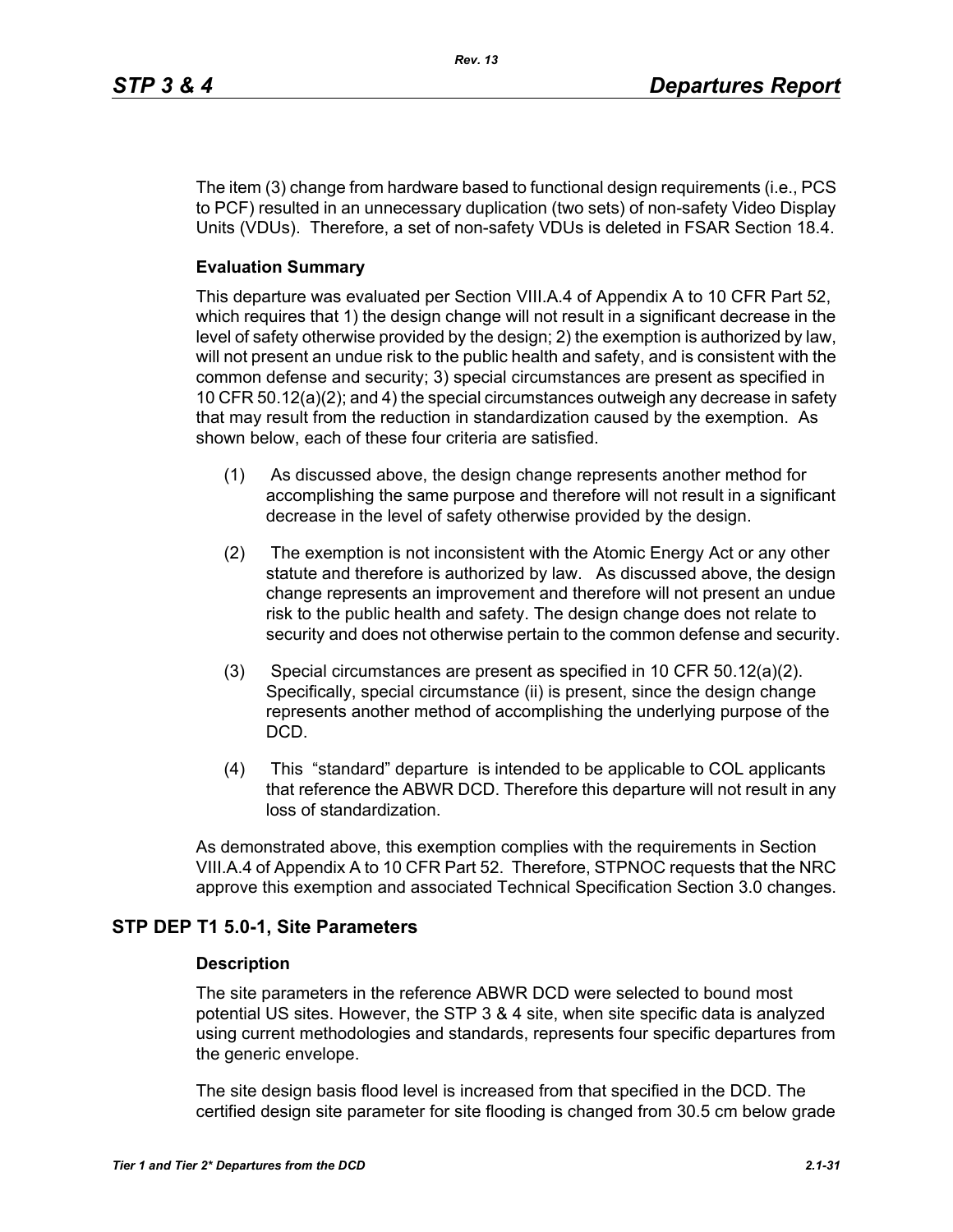to 182.9 cm above grade (grade being 1036.3 cm above mean sea level (MSL)) in order to handle a main cooling reservoir failure as a design basis event at STP.

*Rev. 13*

The main cooling reservoir at the South Texas site is a non-seismic category 1 dam; hence, its failure must be assumed in the worst possible location. This results in the site design basis flood.

STP 3 & 4 safety-related SSCs are designed for or protected from this flooding event by watertight doors to prevent the entry of water into the Reactor Buildings and Control Buildings in case of a flood. Exterior doors located below the maximum flood elevation on the 12300 floor of the Reactor Building and Control Building are revised to be watertight doors. The Ultimate Heat Sink storage basin and the RSW pump houses are water-tight below the flood level.

The maximum design precipitation rate for rainfall at the STP site is calculated to increase from 49.3 cm/hr to 50.3 cm/hr based on site meteorology studies. This value is one factor in determining the structural loading conditions for roof design. ABWR Seismic Category 1 structures have roofs without parapets or parapets with scuppers to supplement roof drains so that large inventories of precipitation cannot accumulate. Therefore, the increase in maximum rainfall rate does not result in a substantial increase in the roof design loading, and therefore does not affect the design of these structures.

The humidity at the STP 3 & 4 site, as represented by wet bulb temperature, is increased from that specified in the DCD.

| Wet Bulb 1% Exceedance Values                    | <b>DCD</b>       | STP 3 & 4        |
|--------------------------------------------------|------------------|------------------|
| Maximum Coincident                               | $25^{\circ}$ C   | $26.3^{\circ}$ C |
| Maximum Non-coincident                           | $26.7^{\circ}$ C | $27.3^{\circ}$ C |
| Wet Bulb 0% Exceedance Values (historical limit) |                  |                  |
| Maximum Non-coincident                           | $27.2^{\circ}$ C | $31.3^{\circ}$ C |

The maximum dry-bulb temperature in combination with coincident wet-bulb temperature provides the state point (enthalpy of the air) that is used as design input for HVAC system design to determine cooling loads. The 1% exceedance STP sitespecific state point value is not bounded by the 1% exceedance ABWR state point value.

The Control Building HVAC, Reactor Building Secondary Containment HVAC, and Reactor Building Safety Related Electrical Equipment HVAC systems are designed for an outdoor summer maximum temperature of 46°C. This temperature corresponds to the ABWR 0% exceedance value. The ABWR 0% exceedance state point bounds the STP site-specific 0% exceedance state point and the 1% exceedance state point. The reference ABWR DCD cooling loads calculated based on 0% exceedance values for Control Building HVAC, Reactor Building Secondary Containment HVAC, and Reactor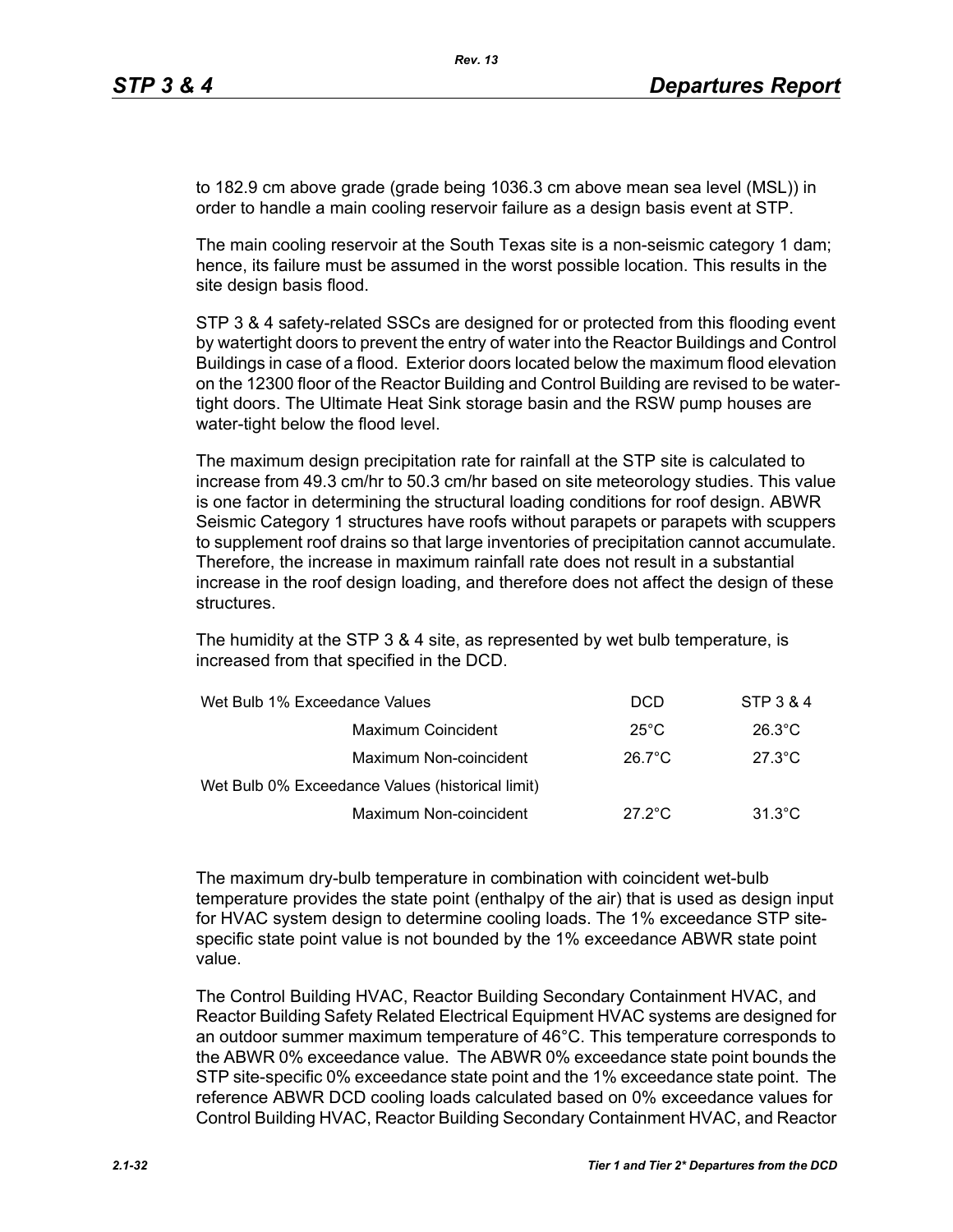Building Safety Related Electrical Equipment HVAC systems are bounding. Therefore, the change in 1% exceedance coincident wet bulb temperature has no adverse impact on these HVAC systems.

The Radwaste Building HVAC systems have been redesigned using STP site-specific ambient temperatures and the revised HVAC design is compliant with STP 3 & 4 Characteristics.

The maximum non-coincident wet-bulb temperature is used as input for short-term performance of cooling towers and evaporative coolers. In the case of STP 3 & 4, this value is an hourly data point. The site-specific maximum non-coincident wet-bulb temperatures on an hourly basis are not bounded by the reference ABWR site parameters. However, the calculated 30-day and 24-hour consecutive maximum noncoincident wet-bulb temperatures have been determined to be less than the reference ABWR DCD non-coincident hourly value. The UHS cooling tower long-term cumulative evaporation for the postulated LOCA case has been evaluated using the STP site-specific worst-case 30 consecutive day weather data as discussed in Tier 2 FSAR Section 9.2.5.5.1. The UHS basin water temperature has been evaluated using the worst one-day (24 hour) weather data. Thus, the 0% exceedance and 1% exceedance values for non coincident wet-bulb temperatures not being bounded have no adverse impact on the STP 3 & 4 UHS analysis.

As documented in Subsections 2.5S.4.4 and 2.5S.4.7, the shear wave velocity at STP 3 & 4 site varies both horizontally in a soil stratum and vertically with elevation, and is lower than the 1,000 ft/sec minimum stated in the DCD. A site specific soilstructure interaction (SSI) analysis has been performed using the measured values of shear wave velocity, with appropriate variation to represent the variability at the site, and site specific SSE, to demonstrate that the results of the site-specific SSI are bounded by the standard plant results included in the DCD. This SSI analysis is described in Appendix 3A.

The liquefaction evaluation documented in Section 2.5S.4.8 uses the measured shear wave velocities, therefore, the results are applicable to STP 3&4 site. At-rest lateral earth pressure in non-yielding walls of structures with deep foundations such as the Reactor and Control Buildings will be determined using the method described in Reference 2.5S.4-62. In this method, the at-rest seismic lateral earth pressure computation will utilize site-specific shear wave velocity. The impact of site-specific shear wave velocity on the design of exterior walls of these structures is expected to be insignificant because their designs are controlled by the combination of requirements for in-plane and out-of-plane loads. The at-rest seismic lateral pressure only affects the out-of-plane load. Also, the at-rest pressure includes effect of hydrostatic load, surcharge load etc, in addition to the dynamic pressure caused by the earthquake.

The foundation spring constants for mat design are based on settlement calculations. In the development of settlement estimates, the representative shear wave velocity value for intervals within a soil column is only one input used in the derivation of the elastic modulus for layers within that column. Since this derived elastic modulus value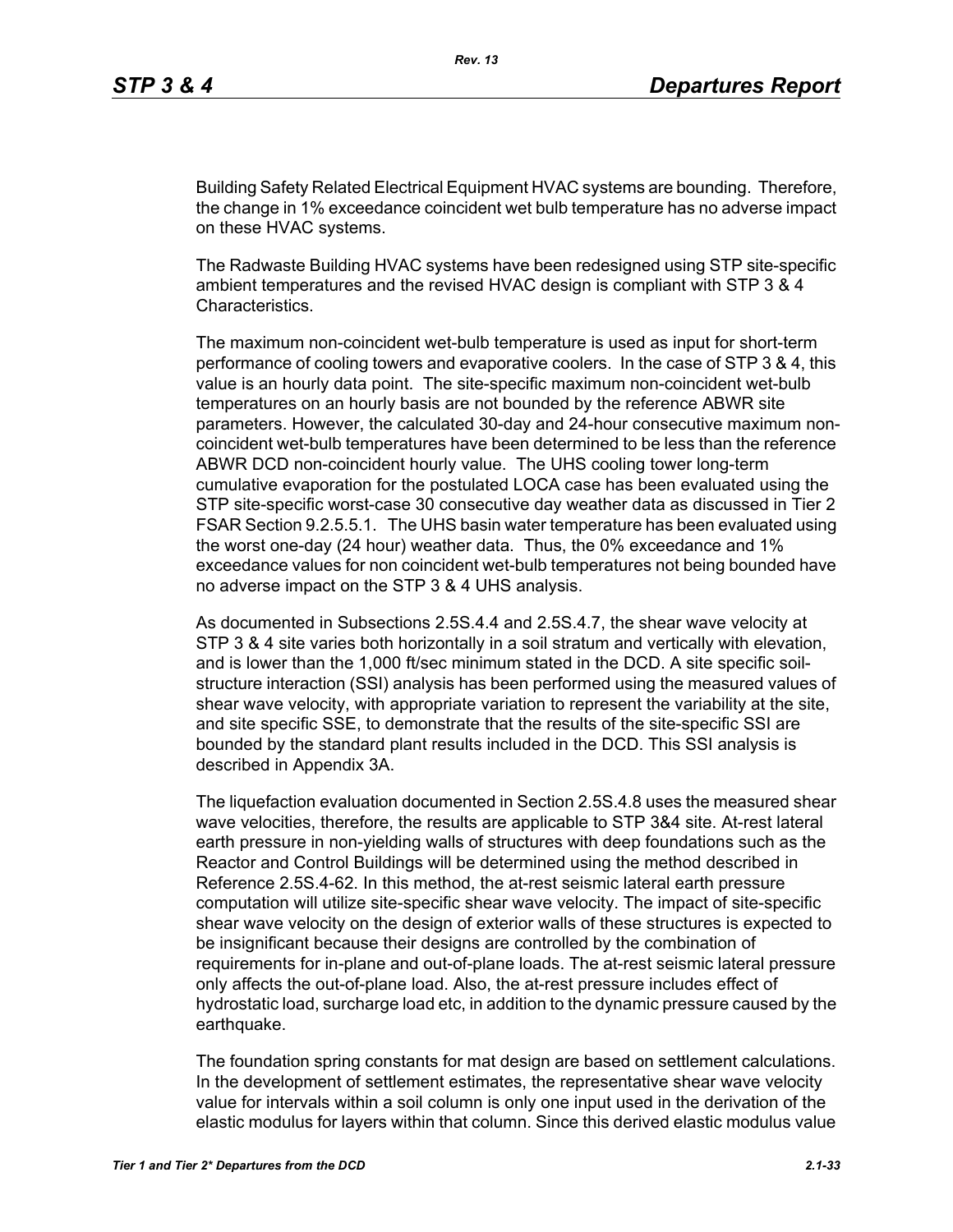is first adjusted for strain and then weighted with estimated values derived from either SPT tests (for granular material) or undrained shear strength tests (for cohesive soils) the effect of variability of shear wave velocity upon settlement calculations is significantly attenuated.

Impact of shear wave velocity on foundation spring constants and mat design is described in Section 3H.1.5.2 where it is concluded that the standard ABWR mat design is adequate for the STP site.

#### **Evaluation Summary**

These changes establish an equivalent level of site reliability and performance as described in the DCD.

This departure was evaluated per Section VIII.A.4 of Appendix A to 10 CFR Part 52, which requires that 1) the design change will not result in a significant decrease in the level of safety otherwise provided by the design; 2) the exemption is authorized by law, will not present an undue risk to the public health and safety, and is consistent with the common defense and security; 3) special circumstances are present as specified in 10 CFR 50.12(a)(2); and 4) the special circumstances outweigh any decrease in safety that may result from the reduction in standardization caused by the exemption. As shown below, each of these four criteria are satisfied.

- (1) As discussed above, the design change will maintain the level of safety otherwise provided by the design.
- (2) The exemption is not inconsistent with the Atomic Energy Act or any other statute and therefore is authorized by law. As discussed above, the design change will not present an undue risk to the public health and safety. The design change does not relate to the common defense and security.
- (3) Special circumstances are present as specified in 10 CFR 50.12(a)(2). Specifically, the remedial measure of water-tight doors provides a net increase in public safety relative to the design specified in the DCD, satisfying special circumstance (iv). Additionally, the changes qualify for special circumstance (ii) in that the changes are intended to accomplish the underlying purpose of the DCD, namely to ensure that the design is able to withstand natural phenomena. Further, special circumstance (vi) is present in that material circumstances not considered during the ABWR certification was granted in location and meteorological history analysis techniques. Given the need for power in Texas, it is in the public interest to allow construction of additional reactors at the STP site.
- (4) The special circumstances outweigh any decrease in safety that may result from the reduction in standardization caused by the exemption. Specifically, the design change of adding water-tight exterior doors represents an improvement in safety, and does not affect the configuration of the plant or the manner in which the plant is operated. Therefore, the reduction in standardization resulting from the change should not adversely affect safety.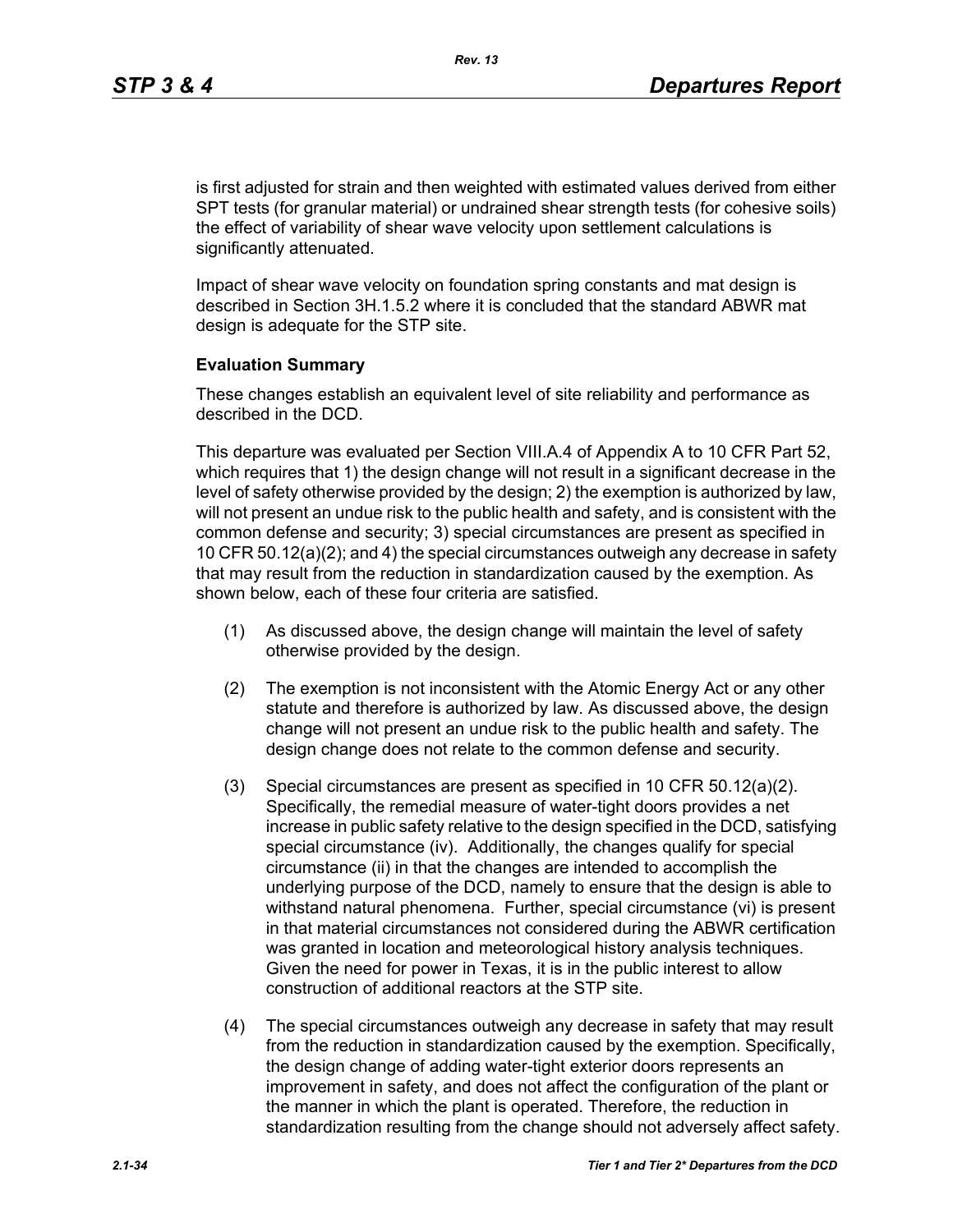As demonstrated above, this exemption complies with the requirements in Section VIII.A.4 of Appendix A to 10 CFR Part 52. Therefore, STPNOC requests that the NRC approve this exemption.

# **STD DEP 1.8-1, Tier 2\* Codes, Standards, and Regulatory Guide Edition Changes**

#### **Description**

Tier 2, Table 1.8-20 lists reference ABWR DCD compliance with NRC regulatory guides. Table 1.8-21 lists applicability of industry codes and standards. This departure identifies Tier 2\* items on these two tables that are being updated to more current revisions/editions. Those Tier 2 items that are explicitly revised in the COLA or require change due to changes in the Tier 2\* items are also included.

Newer revisions of selected instrumentation and control-related Regulatory Guides are adopted to ensure more recent industry design and construction practices are used.

IEEE 603 "Standard Criteria for Safety Systems for Nuclear Generating Stations" is updated to the 1991 version. Newer editions of other selected instrumentation and control-related industry codes and standards are adopted. These editions of the standards are currently endorsed by the NRC.

Mil-Specs and other industry standards for electromagnetic inference analysis and control are updated to more current versions as this field has advanced considerably since certification.

Current approved ASME code cases per Regulatory Guide 1.84, "Design and Fabrication Code Case," Revision 33, dated 8/05 may be used in the future. With this update, Regulatory Guide 1.85, "Materials Code Case Acceptability, ASME Section III, Division 1" on ASME material code cases is obsolete and has been deleted as it is now incorporated into Revision 33 of R.G. 1.84.

ASME/ANSI OM Codes for functional testing of piping systems are updated to more current versions as this field has advanced considerably since certification. Specifically ANSI OM3 is updated to ASME-OM-S/G-2007 and ASME/ANSI OMa is updated to ASME OM Code-2004 subsections ISTA, ISTB, ISTC and Appendix I.

The American Concrete Institute code ACI 349 is updated to the 1997 edition. The ASME Section III Division 2 is updated to the 2001 edition with 2003 Addenda. These combined recognize advances in earthquake engineering and allows efficient use of modularization during construction. Note that ASME Section III Division 1 for piping is not changed from the 1989 edition. This departure also updates Tier 2 to refer to Regulatory Guides 1.136, "Materials, Construction, and Testing of Concrete Containments," Revision 3, dated 3/07, and Regulatory Guide1.142, "Safety-Related Concrete Structures for Nuclear Power Plants" to Revision 2, dated 11/01 and adds Regulatory Guide 1.199, "Anchorage Components and Structural Supports in Concrete", Rev. 0, dated 11/03. With addition of this Regulatory Guide, Table 3.8-10 is no longer required and is, therefore, deleted. Also, this departure updates Tier 2 to refer to the 2006 International Building Code (IBC), deleting the 1991 Uniform Building